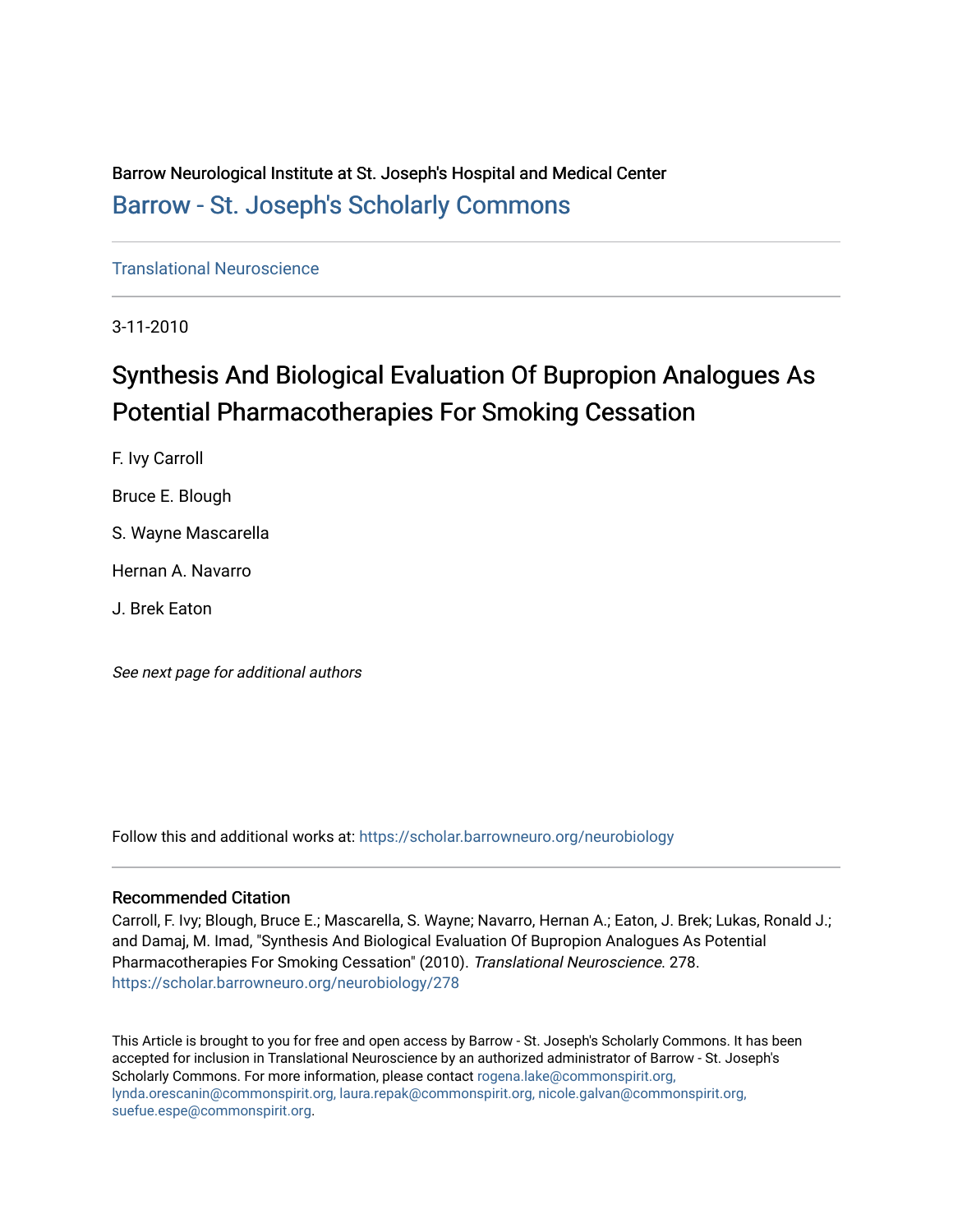# Authors

F. Ivy Carroll, Bruce E. Blough, S. Wayne Mascarella, Hernan A. Navarro, J. Brek Eaton, Ronald J. Lukas, and M. Imad Damaj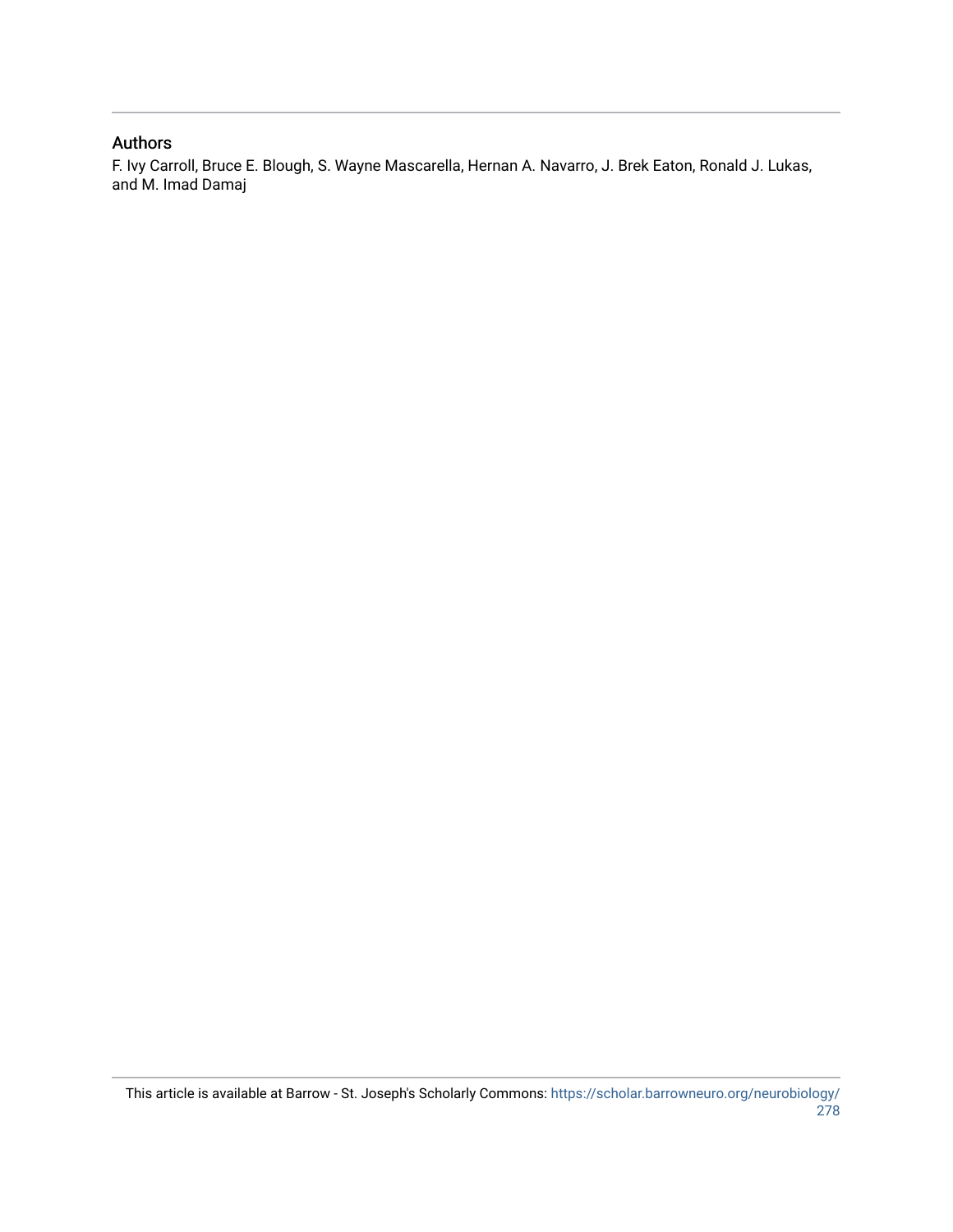# Synthesis and Biological Evaluation of Bupropion Analogues as Potential Pharmacotherapies for Smoking Cessation

F. Ivy Carroll,\*,† Bruce E. Blough,† S. Wayne Mascarella,† Hernan A. Navarro,† J. Brek Eaton,‡ Ronald J. Lukas,‡ and M. Imad Damaj<sup>§</sup>

† Center for Organic and Medicinal Chemistry, Research Triangle Institute, Research Triangle Park, North Carolina 27709-2194,  $^{\ddagger}$ Division of Neurobiology, Barrow Neurological Institute, 350 West Thomas Road, Phoenix, Arizona 85013, and  $^{\$}$ Department of Pharmacology and Toxicology, Medical Campus, Virginia Commonwealth University, Richmond, Virginia 23219

Received November 25, 2009

Bupropion (2a) analogues were synthesized and tested for their ability to inhibit monoamine uptake and to antagonize the effects of human  $\alpha\beta\beta^4$ ,  $\alpha\beta\beta$ ,  $\alpha\beta\beta$ , and  $\alpha\beta^*$  nAChRs. The analogues were evaluated for their ability to block nicotine-induced effects in four tests in mice. Nine analogues showed increased monoamine uptake inhibition. Similar to  $2a$ , all but one analogue show inhibition of nAChR function selective for human  $\alpha$ 3β4\*-nAChR. Nine analogues have higher affinity at  $\alpha$ 3β4\*-nAChRs than 2a. Four analogues also had higher affinity for  $\alpha$ 4β2 nAChR. Analogues 2r, 2m, and 2n with AD<sub>50</sub> values of 0.014, 0.015, and 0.028 mg/kg were 87, 81, and 43 times more potent than 2a in blocking nicotine-induced antinociception in the tail-flick test. Analogue 2x with IC<sub>50</sub> values of 31 and 180 nM for DA and NE, respectively, and with IC<sub>50</sub> of 0.62 and 9.8  $\mu$ m for antagonism of  $\alpha$ 3β4 and  $\alpha$ 4β2 nAChRs had the best overall in vitro profile relative to 2a.

### Introduction

Tobacco-related diseases remain as the predominant cause of premature mortality. An estimated one billion individuals worldwide are smokers.<sup>1</sup> Despite recent declines, it is estimated that 21% of the adult population in the U.S. are active smokers.<sup>2</sup> Since less than 10% of smokers are capable of quitting unaided, improvements in the clinical management of smoking are needed. $3$ 

Nicotine (1, Chart 1) is the main active ingredient in tobacco smoke that causes and maintains tobacco addiction. Nicotine produces a myriad of profound behavioral and physiological effects and is able to initiate and support drugseeking behavior in humans and in laboratory animals.<sup>4</sup> The pharmacological and behavioral effects result from the activation of different nicotinic acetylcholine receptor  $(nAChR<sup>a</sup>)$ subtypes, which are members of an ionotropic neurotransmitter receptor superfamily.<sup>5</sup> nAChRs containing  $\alpha$ 4 and  $\beta$ 2 or α7 subunits ( $α4β2$ - and  $α7$ -nAChR, respectively) are the two major subtypes found in the brain, although appreciable amounts of  $α3β4*-$  and  $α6β2*-nAChRs$  also are present in brain regions implicated in reward and drug dependence such as the substantia nigra, the ventral tegmental area (VTA), and the medial habenula system. $6-10$ 

Although nAChRs are the initial sites of action of nicotine in the brain, downstream events involving dopaminergic reward pathways may be critical in reinforcing smoking behavior. Nicotine, similar to other abused substances, is thought to be reinforcing because of the stimulation of mesolimbic dopamine reinforcement pathways.<sup>11</sup> Cigarette smoking acutely increases dopamine (DA) concentration in the ventral striatum/nucleus accumbens, key brain regions in the reward pathway.<sup>12</sup>

The first line medications on the market today to treat nicotine addiction are various nicotine replacement (NRT) formulations (nicotine gum, transdermal nicotine patches, vapor inhaler, nicotab, nasal spray, lozenges), presumed to mimic effects of tobacco-derived nicotine, the antidepressant bupropion  $(2a)$ , and varenicline  $(3)$ .<sup>13</sup> Both varenicline and bupropion SR (a sustained-release formulation) reduce symptoms of withdrawal, cigarette craving, and smoking reinforcement and produce smoking cessation with efficacy equal to or better than nicotine replacement.<sup>14</sup> However, none of these therapies has proven to be ideal, as smoking relapse still occurs at alarmingly high rates even after successful short-term therapies.

The use of 2a for treating nicotine addiction resulted from serendipitous observations that patients taking 2a as an antidepressant were more successful in smoking cessation attempts. It was known that 2a inhibited DA and norepinephrine (NE) uptake activity, but the discovery that it also preferentially antagonized  $\alpha$ 3β4\*-nAChR<sup>15,16</sup> suggested that more than one of these targets might be involved in its smoking cessation efficacy. It is possible that bupropion SR is achieving its effects by increasing dopamine levels through DA uptake inhibition and shielding against nicotine induction of nAChR-mediated dopamine elevation. Although it is not clear what part if any is played by the ability of 2a to inhibit NE uptake in its smoking cessation activity, it is likely to contribute to nicotine withdrawal amelioration. Surprisingly, very little effort has been devoted toward the development of 2a analogues with improved smoking cessation properties.17-<sup>19</sup>

<sup>\*</sup>To whom correspondence should be addressed. Telephone: 919-541- 6679. Fax: 919-541-8868. E-mail: fic@rti.org. <sup>a</sup>

Abbreviations: DA, dopamine; 5HT, serotonin; NE, norepinephrine; SR, sustained release; HEK, human embryonic kidney; DAT, dopamine transporter; SERT, serotonin transporter; NET, norepinephrine transporter; nAChR, nicotinic acetylcholine receptor; VTA, ventral tegmental area; NRT, nicotine replacement therapy; CTDP, Cocaine Treatment Discovery Program; NIDA, National Institute on Drug Abuse; MPE, maximum possible effect.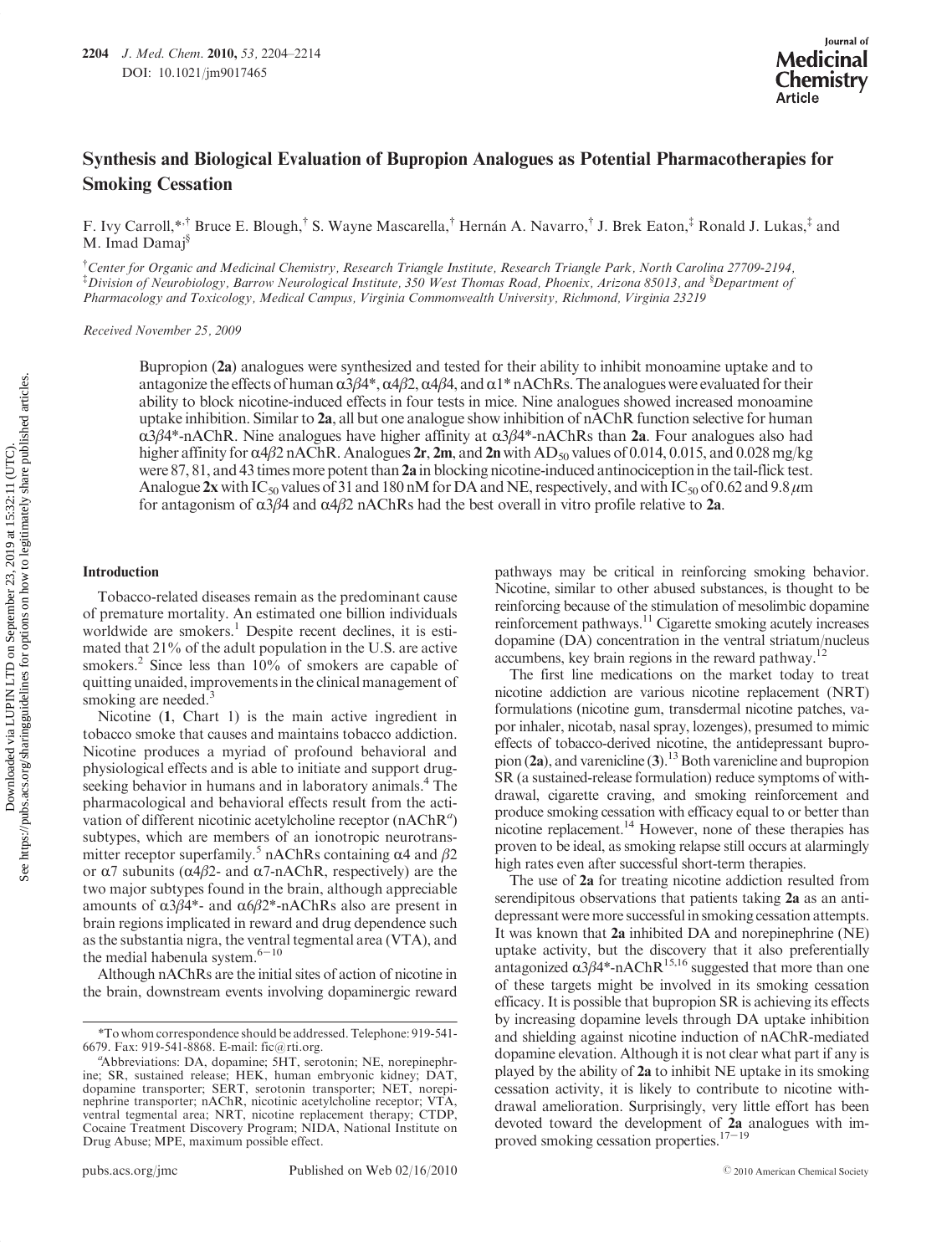Scheme  $1<sup>a</sup>$ 



 $\overrightarrow{b}$ ,  $X = Br$ 

c,  $X = CH_3$ 

 $d, X = CH<sub>3</sub>O$ e,  $X = NO_2$ 

2e, 2f, 2q, 2s-v, and 2a-2ee

N-H

<sup>a</sup> Reagents: (a)  $Br_2$ , HOAc; (b)  $(CH_3)_3CNH_2$ , -NH<sub>2</sub> or

Compound 2a inhibits DA reuptake, increasing the synaptic levels of DA. Compound 2a also inhibits nicotine-induced DA and NE overflow from superfused striatial and hippocampal slices, respectively.<sup>20</sup> Thus, **2a** might be functioning as an indirect DA agonist by reward modulation of this downstream action of nicotine. The ability of 2a to alleviate withdrawal symptoms is consistent with an indirect dopamine agonist mechanism.<sup>21,22</sup> Compound 2a noncompetitively inhibits carbamylcholine-induced  ${}^{86}Rb$ <sup>+</sup> efflux from human neuroblastoma cells expressing  $\alpha 3\beta 4^*$ -nAChR<sup>15</sup> and function of  $\alpha 3\beta 2$ -,  $\alpha 4\beta 2$ -, and  $\alpha$ 7-nAChR heterologously expressed in Xenopus oocytes.<sup>16</sup> Other studies suggest that  $\alpha$ 3 $\beta$ 4\*-nAChR plays a major role in nicotine-evoked NE release from hippocampus.<sup>23,24</sup>

 $b, X = Br$ c,  $X = CH_3$ 

 $d, X = CH<sub>3</sub>O$ 

e,  $X = NO<sub>2</sub>$ 

We recently reported the synthesis of a number of 2a analogues that were evaluated for their abilities to inhibit neurotransmitter uptake by the dopamine, norepinephrine, or serotonin (5HT) transporters, DAT, NET, or SERT, respectively, under the National Institute on Drug Abuse (NIDA) Cocaine Treatment Discovery Program (CTDP).<sup>25</sup> Those studies sought to identify entities with better potency and selectivity toward DAT than 2a and whose activity as an indirect dopamine agonist might reveal a novel pharmacotherapy for treating cocaine addiction. In the current study, we designed and developed 2a analogues as smoking cessation aids, seeking entities that possess increased inhibitory activity for DA and NE uptake inhibition and/or nAChR antagonism while retaining the druglike properties of the lead compound. In this study we report the synthesis and biological evaluation of 2a analogues 2b-ff, 4, and 5. Some of the analogues have higher inhibitory potencies than 2a at DAT and NET as well as at  $\alpha$ 3 $\beta$ 4\*-nAChR. In addition, some of the compounds antagonize the antinociceptive, hyperlocomotor, and hypothermic effects of acutely administered nicotine in mice with potencies greater than that of 2a. 2-(N-tert-Butylamino)-3',4dichloropentanophenone (2x), which was 41- and 7.5-fold more potent in inhibition of DA and NE uptake and 3-fold more potent as an  $\alpha$ 3 $\beta$ 4\*-nAChR antagonist than 2a, is one of the more interesting compounds. Compound 2x is also 9 times more potent than 2a as an antagonist of nicotine-induced antinociception in the mouse tail-flick test.

# **Chemistry**

The 2a analogues  $2b-d$ ,  $2g-p$ ,  $2r$ ,  $2w-z$ ,  $2ff$ , 4, and 5 were synthesized as previously reported.<sup>25</sup> The new **2a** analogues 2e,  $2f$ ,  $2g$ ,  $2s-v$ , and  $2aa-ee$  were prepared using procedures exactly analogous to those used to synthesize the reported analogues. Thus, bromination of the ketones  $6a-e$  with bromine in acetic acid afforded the bromoketones 7a-e (Scheme 1). Treatment of  $7a-e$  with *tert*-butylamine, cyclopentylamine, and piperidine yielded the desired 2a analogues 2e, 2f, 2q, 2s-v, 2aa-ee, 4, and 5.

In Vitro Assays. The 2a analogues 2b-ff, 4, and 5 were evaluated for their ability to block reuptake of [<sup>3</sup>H]dopamine ([<sup>3</sup>H]DA), [<sup>3</sup>H]serotonin ([<sup>3</sup>H]5HT), and [<sup>3</sup>H]norepinephrine ([3 H]NE) using (h)DAT, (h)SERT, and h(NET) stably expressed in HEK293 cells using conditions similar to those previously reported.<sup>26,27</sup> The results are given in Table 1.  $\left[\frac{3}{2}H\right]DA$ ,  $\left[\frac{3}{2}H\right]SHT$ , and  $\left[\frac{3}{2}H\right]NE$  uptake values for 2a and analogues  $2b-d$ ,  $2g-p$ ,  $2r$ , and  $2n-z$  were obtained as a part of the NIDA CTDP and previously reported.<sup>25</sup> For the most part, the relative potency in both evaluations was the same. However, in general, the efficacy in this study tended to be higher (lower  $IC_{50}$ ) values) for all analogues than the efficacies obtained in the CTDP program.<sup>25</sup> There were some exceptions. For example, in the case of  $20$ , we obtained IC<sub>50</sub> values of 209, 607, and 16 000 nM for the inhibition of  $[{}^{3}H]DA$ ,  $[{}^{3}H]SERT$ , and  $[{}^{3}H]NE$ uptake compared to 31 and 969 nM and inactive in the CTDP program.

Compound 2a analogues 2b-ff, 4, and 5 were also evaluated for their ability to antagonize functional responses of  $\alpha$ 3β4\*-,  $\alpha$ 4β2-,  $\alpha$ 4β4-, and  $\alpha$ 1\*-nAChR using previously reported methods<sup> $27$ </sup> modified as described in Experimental Section. Results are given in Table 1 and in Figures 1 and 2.<sup>27</sup>

In Vivo Assays. Compound 2a and analogues 2b-ff, 4, and 5 were also evaluated for their ability to antagonize behavioral responses to acute nicotine administration as previously described.<sup>27</sup> Results are given in Table 2.

## Results

Compound 2a and its analogues were evaluated for their ability to inhibit DA, NE, and 5-HT uptake inhibition using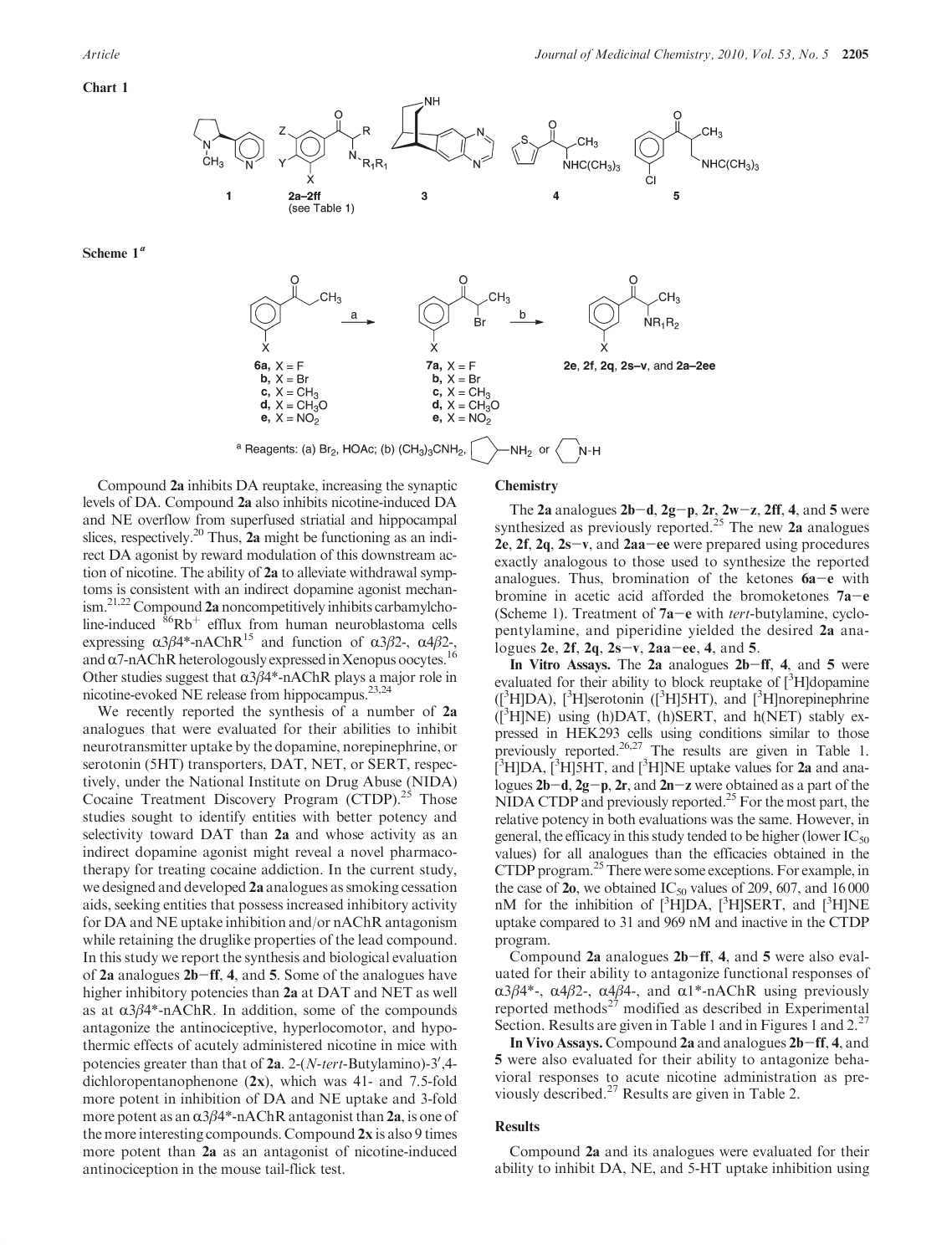|                               |                                    |                                                                                                                |                                   |                  | R <sub>1</sub> R <sub>2</sub> | NHC(CH <sub>3</sub> ) <sub>3</sub> |                                                            | NHC(CH <sub>3</sub> ) <sub>3</sub> |                         |                                                     |                           |                        |
|-------------------------------|------------------------------------|----------------------------------------------------------------------------------------------------------------|-----------------------------------|------------------|-------------------------------|------------------------------------|------------------------------------------------------------|------------------------------------|-------------------------|-----------------------------------------------------|---------------------------|------------------------|
|                               |                                    |                                                                                                                |                                   | $2a-2ff$         |                               | ÷                                  | s,                                                         |                                    |                         |                                                     |                           |                        |
|                               |                                    |                                                                                                                |                                   |                  |                               |                                    | monoamine uptake inhibition <sup>a</sup><br>$IC_{50}$ (nM) |                                    |                         | $nAChR$ inhibition <sup>b</sup><br>$IC_{50}(\mu M)$ |                           |                        |
| $\mathop{\mathrm{compd}}$     | ≃                                  | $\mathbb{R}_2$<br>$\bar{\kappa}$                                                                               | ×                                 | ≻                | N                             | $[{}^3H]DA$                        | [3HINE]                                                    | $[{}^{3}H]$ SERT                   | $\alpha 3\beta 4*-$     | $\alpha 4\beta 2$ -                                 | $\alpha 4\beta 4$ -       | $\alpha$ <sup>1*</sup> |
| $\mathbf{z}$                  | E                                  | CCH <sub>3</sub><br>Ξ                                                                                          | ℧                                 |                  |                               | $658 \pm 178$                      | $1850 \pm 300$                                             | ⊴                                  | 1.8(1.15)               | 12(1.15)                                            | (1.07)<br>$\overline{15}$ | 7.9 (1.12)             |
| ನೆ                            | Ę                                  | CCH <sub>3</sub> ) <sub>3</sub><br>Ξ                                                                           | $\boxed{\phantom{a}}$             |                  | ᆂ                             | $2320 \pm 860$                     | $5500 \pm 270$                                             | ₫                                  | 4.4(1.07)               | 21 (1.12)                                           | 52 (1.07)                 | 32 (1.07)              |
| $\alpha$                      | CH <sub>3</sub>                    | CCH <sub>3</sub><br>ェ                                                                                          | Br                                |                  | ≖                             | $511 \pm 33$                       | $5600 \pm 1300$                                            | ₫                                  | 1.3(1.07)               | 15(1.12)                                            | 13(1.15)                  | 10(1.07)               |
| $\overline{a}$                | CН,                                | CCH <sub>3</sub> ) <sub>3</sub><br>Ξ                                                                           | CH <sub>3</sub>                   |                  | ェ                             | $1470 \pm 170$                     | $6200 \pm 3500$                                            | $\Delta$                           | 1.5(1.07)               | 19(1.07)                                            | 17(1.15)                  | (1.07)                 |
| $\alpha$                      | CH <sub>3</sub>                    | CCH <sub>3</sub><br>Ξ                                                                                          | $\mathrm{CH_{3}O}$                |                  | ≖                             | $3620 \pm 460$                     | $\Delta$                                                   | ₫                                  | 2.0(1.05)               | 37(1.07)                                            | 23 (1.10)                 | 16(1.15)               |
| ম                             | CH <sub>3</sub>                    | $\mathrm{C}(\mathrm{CH}_3)_3$<br>Ξ                                                                             | $\mathop{{\rm SO}}\nolimits_2$    |                  | ェ                             | $\Delta$                           | ₫                                                          | $\Delta$                           | 11(1.07)                | 36 (1.10)                                           | 74 (1.07)                 | 41 (1.12)              |
|                               | CH <sub>3</sub>                    | CCH <sub>3</sub> )<br>Ξ                                                                                        |                                   |                  | Ξ                             | $1090 \pm 150$                     | $2070 \pm 660$                                             | $9800 \pm 4700$                    | 2.4(1.10)               | 33 (1.12)                                           | 18 (1.15)                 | 14 (1.07)              |
| ង៉ឺ ដឺ ដ ដ ដី ដ               | CH <sub>3</sub><br>$\mathrm{CH}_3$ | CCH <sub>3</sub> )<br>$\mathrm{C}(\mathrm{CH}_3)_3$<br>ェ<br>ェ                                                  | Ξ<br>Ξ                            | ЭH <sub>3</sub>  | ェ<br>ェ                        | $1950 \pm 390$<br>$689 \pm 229$    | $2350 \pm 560$<br>2540 ± 740                               | $4508 \pm 1722$<br>⊴               | 2.4 (1.10)<br>1.4(1.07) | 23 (1.10)<br>17(1.07)                               | 13 (1.15)<br>16(1.29)     | 7.6 (1.07)<br>12(1.15) |
|                               | CH <sub>3</sub>                    | CCH <sub>3</sub> ) <sub>3</sub><br>ェ                                                                           | $\boxed{\phantom{a}}$             |                  | ≖                             | $7978 \pm 4437$                    | $6480 + 2100$                                              | $\Delta$                           | 2.6 (1.10)              | 45 (1.12)                                           | 40(1.35)                  | 24 (1.07)              |
|                               | CH <sub>3</sub>                    | CCH <sub>3</sub><br>ェ                                                                                          | ਹ                                 | $\overline{\pi}$ | ェ                             | $463 \pm 104$                      | $1670 + 250$                                               | $8800 \pm 1030$                    | 6.8(1.07)               | 29 (1.10)                                           | 12(1.15)                  | 9.8 (1.10)             |
|                               | CH <sub>3</sub>                    | $\mathrm{C}(\mathrm{CH}_3)_3$<br>ᆂ                                                                             | Ō                                 | ŽН <sub>3</sub>  | ェ                             | $410 \pm 75$                       | $2040 \pm 280$                                             | ₹                                  | 0.65(1.10)              | 9.2(1.07)                                           | 4.8(1.15)                 | 5.7(1.07)              |
| 2m                            | CH <sub>3</sub>                    | CCH <sub>3</sub> )<br>Ξ                                                                                        | F                                 | 노                | Ξ                             | $2810 \pm 590$                     | $7250 \pm 2370$                                            | $\Delta$                           | 2.9(1.07)               | 32 (1.10)                                           | 18 (1.20)                 | 12(1.07)               |
| $\overline{a}$                | $\mathrm{CH}_3$                    | $\mathcal{C}(\mathcal{C}\mathcal{H}_3)$<br>Ξ                                                                   | đ                                 |                  | ō                             | $\Delta$                           | $14000 \pm 4700$                                           | $\Delta$                           | 3.1 (1.12)              | 19(1.10)                                            | 22 (1.35)                 | 17(1.10)               |
|                               | $C_2H_5$                           | CCH <sub>3</sub><br>Ξ                                                                                          | ō                                 |                  | Ξ                             | $209 \pm 28$                       | $607 \pm 190$                                              | $16000 \pm 6700$                   | 0.58(1.23)              | 8.6 (1.05)                                          | 6.2(1.26)                 | 3.9(1.07)              |
|                               | $\mathrm{C_3H_7}$                  | $\mathcal{C}(\mathcal{C}\mathcal{H}_3)_{3}$<br>Ξ                                                               | $\overline{C}$                    |                  | Ξ                             | $56 \pm 18$                        | $370 \pm 80$                                               | ₹                                  | 0.70(1.17)              | 7.7 (1.07)                                          | 4.9(1.20)                 | 2.0(1.07)              |
|                               | CH <sub>3</sub>                    | $\mathrm{CH}(\mathrm{CH}_2\mathrm{CH}_2\mathrm{CH}_2\mathrm{CH}_2)$<br>Ξ                                       | $\boxed{\mathbf{L}}$              |                  | Ξ                             | $693 \pm 270$                      | $2850 \pm 520$                                             | $\Delta$                           | 11 (1.07)               | 81 (1.15)                                           | $\triangle$               | 26 (1.07)              |
|                               | CH <sub>3</sub>                    | $CH(CH_2CH_2CH_2CH_2)$<br>Ξ                                                                                    | $\overline{C}$                    |                  | ェ                             | $\Delta$                           | ₫                                                          | ₫                                  | 26 (1.10)               | $\Delta$                                            | ₫                         | $\Delta$               |
|                               | $\mathrm{CH}_3$                    | $\mathrm{CH}(\mathrm{CH}_2\mathrm{CH}_2\mathrm{CH}_2\mathrm{CH}_2)$<br>$\mathbb{I}$                            | Àr                                |                  | ェ                             | $845 \pm 120$                      | $2530 \pm 930$                                             | $\Delta$                           | 3.9 (1.07)              | 42 (1.15)                                           | 27(1.07)                  | 6.5(1.07)              |
|                               | $\mathrm{CH}_3$                    | $CH(CH_2CH_2CH_2CH_2)$<br>Ξ                                                                                    | $\mathrm{CH}_3$                   |                  | ≖                             | $842 \pm 190$                      | $8700 \pm 3200$                                            | ₫                                  | 3.7 (1.10)              | 25 (1.05)                                           | 23 (1.10)                 | 5.8 (1.10)             |
| <b><i>និងនិងនិង</i> ទី</b> ទី | CH <sub>3</sub><br>CH <sub>3</sub> | $CH(CH_2CH_2CH_2CH_2)$<br>$\mathrm{CH}(\mathrm{CH}_2\mathrm{CH}_2\mathrm{CH}_2\mathrm{CH}_2)$<br>$\equiv$<br>Ξ | $\mathrm{CH_{3}O}$<br>$\rm{NO_2}$ |                  | ᆂ<br>ェ                        | $2270 + 330$<br>$\Delta$           | $8200 \pm 2370$<br>$\Delta$                                | $6900 \pm$<br>₹                    | 4.7(1.07)<br>15 (1.05)  | 31 (1.10)<br>$\Delta$                               | 46 (1.07)<br>60 (1.07)    | 9.2(1.07)<br>19(1.10)  |
| 2w                            | $\mathrm{C_2H_5}$                  | CCH <sub>3</sub> )<br>$\Xi$                                                                                    | Ō                                 |                  | ≖                             | $118 \pm 40$                       | $389 \pm 83$                                               | $1090 \pm 480$                     | 0.51(1.20)              | 10(1.07)                                            | 3.3(1.17)                 | 2.7(1.07)              |
| 2x                            | $C_3H_7$                           | CCH <sub>3</sub> )<br>$\equiv$                                                                                 | $\overline{C}$                    |                  | ェ                             | $31 \pm 9.4$                       | $180\pm69$                                                 | $2300 + 370$                       | 0.62(1.29)              | 9.8(1.07)                                           | 4.2(1.20)                 | 1.5(1.12)              |
| $\frac{2}{3}$                 | CH <sub>3</sub>                    | CCH <sub>3</sub> )<br>$\mathrm{CH}_3$                                                                          | $\overline{C}$                    |                  | ェ                             | $6000 \pm 316$                     | $1570 \pm 80$                                              | ⊴                                  | 1.2(1.20)               | $\Delta$                                            | 16(1.23)                  | 16(1.10)               |
|                               | CH <sub>3</sub>                    | CH <sub>3</sub><br>CH <sub>3</sub>                                                                             | $\overline{C}$                    |                  | ᆂ                             | $1750 \pm 370$                     | $1520 \pm 250$                                             | $\Delta$                           | 37 (1.12)               | ₫                                                   | 33 (1.23)                 | $\Delta$               |
| $2$ aa                        | CH <sub>3</sub>                    | $CH_2CH_2CH_2CH_2CH_2$                                                                                         | $\Box$                            |                  | Ξ                             | $156 \pm 46$                       | $135 \pm 36$                                               | $\Delta$                           | 35 (1.07)               | 71 (1.66)                                           | $\Delta$                  | $\Delta$               |
| 2 <sub>bb</sub>               | CH <sub>3</sub>                    | CH2CH2CH2CH2CH2                                                                                                | Àī                                |                  | Ξ                             | $750 \pm 173$                      | $1180 \pm 270$                                             | $\Delta$                           | 11(1.07)                | 74 (1.15)                                           | 64 (1.05)                 | 19 (1.07)              |
| 2c                            | CH <sub>3</sub>                    | $\mathrm{CH_{2}CH_{2}CH_{2}CH_{2}CH_{2}CH_{2}}$                                                                | CH <sub>3</sub>                   |                  | Ξ                             | $414 \pm 89$                       | $577 \pm 61$                                               | $\Delta$                           | 11(1.10)                | 56 (1.10)                                           | $\Delta$                  | 53 (1.10)              |
| 2dd                           | CH <sub>3</sub>                    | $\mathrm{CH_{2}CH_{2}CH_{2}CH_{2}CH_{2}CH_{2}}$                                                                | $\mathrm{CH_{3}O}$                |                  | Ξ                             | $452 \pm 82$                       | $718 \pm 130$                                              | $\Delta$                           | 16(1.10)                | 57 (1.10)                                           | $\preceq$                 | 87(1.10)               |
| 2ee                           | CH <sub>3</sub>                    | $\mathrm{CH_{2}CH_{2}CH_{2}CH_{2}CH_{2}CH_{2}}$                                                                | $\mathop{{\rm SO}}\nolimits_2$    |                  | Ξ                             | $10000 \pm 1900$                   | $4100 \pm 540$                                             | $\Delta$                           | 53 (1.10)               | ÍÁ                                                  | $\triangle$               | $\triangle$            |
| 2ff                           | CН <sub>3</sub>                    | CH2CH2CH2CH2CH2                                                                                                | ō                                 |                  | ェ                             | $852 + 220$                        | $2520 \pm 900$                                             | $\Delta$                           | 7.7(1.12)               | 30 (1.12)                                           | 83 (1.23)                 | 28 (1.07)              |
| $\overline{a}$                |                                    |                                                                                                                |                                   |                  |                               | $\Delta$                           | $\overline{\Delta}$                                        | $\preceq$                          | 10(1.12)                | 32 (1.10)                                           | $\Delta$                  | 69 (1.07)              |
| <b>In</b>                     |                                    |                                                                                                                |                                   |                  |                               | $\Delta$                           | $\Delta$                                                   | $\Delta$                           | 3.3(1.17)               | 35 (1.05)                                           | 36 (1.23)                 | 16 (1.05)              |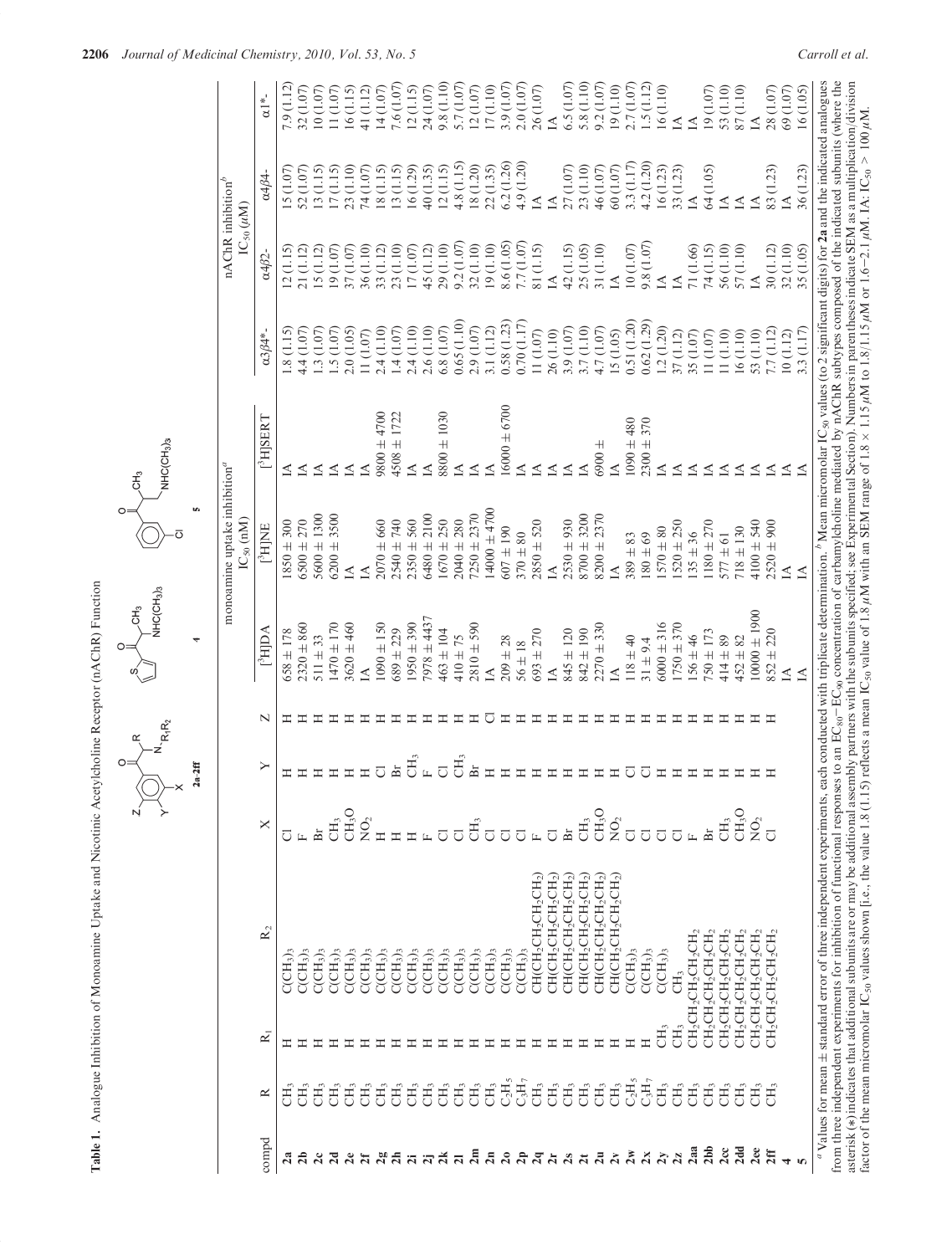

**Figure 1.** Specific <sup>86</sup>Rb<sup>+</sup> efflux (ordinate, percentage of control) was determined for functional, human muscle-type α1β1γδ-nAChR (Δ), ganglionic  $\alpha$ 3β4\*-nAChR ( $\blacktriangledown$ ),  $\alpha$ 4β2-nAChR (O), or  $\alpha$ 4β4-nAChR ( $\blacktriangle$ ) naturally or heterologously expressed in human cell lines in the presence of a receptor subtype-specific,  $EC_{80}-EC_{90}$  concentration of the full agonist, carbamylcholine, either alone or in the presence of the indicated concentrations (abscissa, log molar) of 2a or its analogues having phenyl substitutions (compounds 2c, 2l, and 2h) as indicated. Mean micromolar IC<sub>50</sub> values and SEM as a multiplication/division factor of the mean micromolar IC<sub>50</sub> value are provided in Table 1.



**Figure 2.** Specific <sup>86</sup>Rb<sup>+</sup> efflux (ordinate, percentage of control) was determined for functional, human muscle-type α1β1γδ-nAChR (Δ), ganglionic  $\alpha$ 3β4\*-nAChR ( $\vee$ ),  $\alpha$ 4β2-nAChR ( $\circ$ ), or  $\alpha$ 4β4-nAChR ( $\triangle$ ) naturally or heterologously expressed in human cell lines in the presence of a receptor subtype-specific,  $EC_{80}-EC_{90}$  concentration of the full agonist, carbamylcholine, either alone or in the presence of the indicated concentrations (abscissa, log molar) of 2a analogues having alkyl or phenyl plus alkyl substitutions (compounds  $2y$ ,  $20$ ,  $2w$ , and  $2x$ ) as indicated. Mean micromolar  $IC_{50}$  values and SEM as a multiplication/division factor of the mean micromolar  $IC_{50}$  value are provided in Table 1.

human DAT, NET, and SERT homologously expressed by HEK293 cells. Compound 2a has  $IC_{50}$  values of 658 and 1850 nM for inhibition of DA and NE uptake, respectively, and is inactive at SERT (Table 1). Very few 2a analogues had appreciably better  $IC_{50}$  values for DA uptake inhibition than 2a. Compounds 2o and 2p, where the  $\alpha$ -methyl group in 2a was replaced by ethyl and propyl groups, respectively, have  $IC_{50}$  values for inhibition of DA uptake of 209 and 56 nM, respectively, indicating that replacement of the  $\alpha$ -methyl group with larger alkyl chains produced ligands with better efficacy, a finding that also is borne out by the improvement in inhibitory potency at DAT for  $2w$  (IC<sub>50</sub> = 118 nM) and 2x (IC<sub>50</sub> = 31 nM) relative to 2k (IC<sub>50</sub> = 463 nM) in the 3,4-dichlorophenyl analogue group. In each case, the 3,4-dichlorophenyl analogue has higher inhibitory potency for DA uptake inhibition than the otherwise equivalent monochlorophenyl analogue. Each 3,4-dichlorophenyl compound  $(2k, 2w, 2x)$  also has slightly better inhibitory potency for NE uptake (1670, 389, and 180 nM  $IC_{50}$  values, respectively) greater than the equivalent monochlorophenyl compounds  $(2a, 2o, 2p; 1850, 607, 370 \text{ nM IC}_{50} \text{ values},$  respectively). The propyl 2a analogue (2p) and 3,4-dichlorophenyl propyl analogue 2x have 7- and 6-fold selectivity for DA over NE uptake inhibition.

Compound 2aa has 4- and 14-fold elevated inhibitory potency relative to 2a for DA uptake inhibition ( $IC_{50}$  = 156 nM) and NE uptake inhibition ( $IC_{50} = 135$  nM). Compound 2y is the only compound tested that has higher selectivity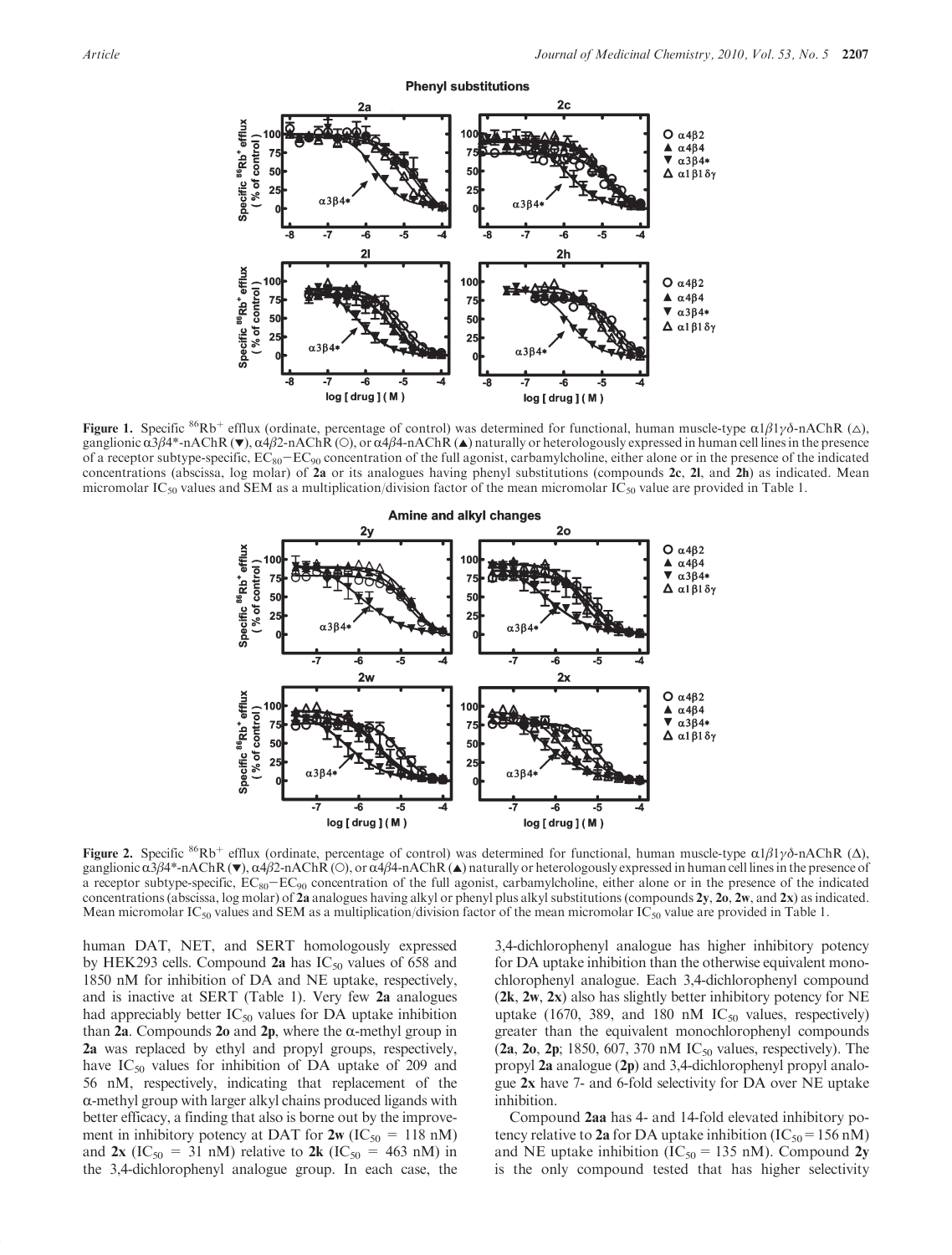Table 2. Pharmacological Evaluation of 2a Analogues as Noncompetitive Nicotinic Antagonists<sup>a</sup>

| compd          | $AD_{50}$ (mg/kg)     |                     |                   |                    |  |  |
|----------------|-----------------------|---------------------|-------------------|--------------------|--|--|
|                | tail-flick            | hot-plate           | locomotion        | hypothermia        |  |  |
| 2a             | $1.2(1-1.8)$          | $15(6-19)$          | $4.9(0.9-46)$     | $9.2(4-23)$        |  |  |
| 2 <sub>b</sub> | IA                    | IA                  | IA                | IA                 |  |  |
| 2c             | $0.12(0.03-0.5)$      | $14.9(6.5-34)$      | $27.1(2.9-46)$    | $11.5(8.2 - 16.1)$ |  |  |
| 2d             | $0.05(0.03-0.2)$      | $6.8(4.2 - 11.1)$   | $4.3(0.7-28)$     | $7.8(7.4-8.2)$     |  |  |
| 2e             | $1.6(0.4 - 5.4)$      | IA                  | IA                | IA                 |  |  |
| 2f             | IA                    | IA                  | IA                | IA                 |  |  |
| $2g$           | $0.43(0.08-2.3)$      | IA                  | $31(12.8 - 74.2)$ | $32(10.1 - 100.1)$ |  |  |
| 2 <sub>h</sub> | $0.15(0.04-0.6)$      | $23.5(12.3 - 44.6)$ | IA                | $29(11.8-69.1)$    |  |  |
| 2i             | $0.09(0.03-0.9)$      | $7.75(2.8-21)$      | $11.8(5.8-23)$    | $8.8(2-38.2)$      |  |  |
| 2j             | $0.05(0.02-0.11)$     | IA                  | IA                | IA                 |  |  |
| 2k             | $0.28(0.08-0.9)$      | IA                  | IA                | IA                 |  |  |
| 21             | $0.2(0.13-1.3)$       | $7.2(0.13-13)$      | $11(1.5-83)$      | $10(5.1 - 18.2)$   |  |  |
| 2m             | $0.015(0.005-0.04)$   | IA                  | IA                | IA                 |  |  |
| 2n             | $0.028(0.01 - 0.07)$  | $4.3(0.2 - 13.5)$   | IA                | IA                 |  |  |
| 2 <sub>0</sub> | $0.5(0.1-2.1)$        | IA                  | 11.7              | IA                 |  |  |
| 2p             | $10(3.7-26)$          | IA                  | IA                | IA                 |  |  |
| 2q             | IA                    | IA                  | IA                | IA                 |  |  |
| 2r             | $0.014(0.001 - 0.08)$ | IA                  | IA                | IA                 |  |  |
| 2s             | IA                    | IA                  | IA                | IA                 |  |  |
| 2t             | IA                    | IA                  | IA                | IA                 |  |  |
| 2u             | IA                    | IA                  | IA                | IA                 |  |  |
| 2v             | na                    | na                  | na                | na                 |  |  |
| 2w             | $0.05(0.03-0.8)$      | IA                  | IA                | IA                 |  |  |
| 2x             | $0.13(0.06-0.3)$      | $15(0.9-25)$        | IA                | $17.5(13-24)$      |  |  |
| 2y             | $0.46(0.44 - 0.48)$   | $8.7(2-37)$         | IA                | IA                 |  |  |
| 2z             | $5.2(1.5-17.2)$       | IA                  | IA                | IA                 |  |  |
| 2aa            | $3.84(3.3 - 4.4)$     | IA                  | IA                | $7.5(2.4-24)$      |  |  |
| 2bb            | IA                    | IA                  | IA                | IA                 |  |  |
| 2cc            | IA                    | IA                  | IA                | IA                 |  |  |
| 2dd            | $4.5(1.4-14.3)$       | IA                  | IA                | IA                 |  |  |
| 2ee            | IA                    | IA                  | IA                | IA                 |  |  |
| 2ff            | $0.05(0.005-0.5)$     | IA                  | IA                | IA                 |  |  |
| 4              | $0.077(0.015-0.4)$    | IA                  | IA                | IA                 |  |  |
| 5              | $10.5(9.5-11.5)$      | IA                  | IA                | $16(9.3-26)$       |  |  |

<sup>a</sup> Results are expressed as AD<sub>50</sub> (mg/kg)  $\pm$  confidence limits (CL) or % effect at the highest dose tested. Dose-response curves were determined using a minimum of four different doses of test compound, and at least eight mice were used per dose group. IA:  $IC_{50} > 100 \mu M$ . na: not assayed.

(∼4-fold) for NE uptake inhibition relative to DA inhibition, but it is only marginally more potent as an NE uptake inhibitor than  $2a$  (IC<sub>50</sub> of 1570 and 1850 nM, respectively). None of these analogues has  $IC_{50}$  values for inhibition of SERT less than  $1 \mu M$ , although the dichlorophenyl analogues are more potent at this target than their monochlorophenyl equivalents.

Thus, 2w, 2x, and 2p are the most potent for DA uptake inhibition, with 2aa and 2o also being more potent for DA uptake inhibition than  $2a$ . Compounds  $2w$  and  $2x$  also are more selective for DA uptake inhibition relative to inhibitions of 5-HT and NE uptake. Compounds 2aa, 2x, and 2p are the most potent analogues for NE uptake inhibition, and analogues 2w, 2o, and 2dd are also more potent than 2a for NE uptake inhibition. With the exception of 2y, which is about 4-fold selective for NE over DA uptake inhibition uptake inhibition (although being about equipotent with 2a at NET), none of the analogues is selective for NE over DA uptake inhibition.

Isotopic  ${}^{86}Rb^+$  efflux assays were used to determine effects of 2a and analogues on function of diverse human nAChR subtypes naturally or heterologously expressed by human cell lines. These assays repeatedly have been shown to be specific only for nAChR function in the cells used. In the case of SH-SY5Y cells, function of only  $α3β4*-nAChR$  is measured because  $α7$ nAChRs that also are expressed by these cells activate and inactivate too quickly to detectably contribute to ion flux. Neither 2a

nor any of the analogues tested possess intrinsic activity as agonists at  $\alpha$ 1\*-,  $\alpha$ 3β4\*-,  $\alpha$ 4β2-, or  $\alpha$ 4β4-nAChR. <sup>86</sup>Rb<sup>+</sup> efflux in the presence of these ligands alone at concentrations from  $\sim$ 5 nM to 100 μM (data not shown here) was indistinguishable from responses in cells exposed only to efflux buffer.

 $^{86}\mathrm{Rb}^+$  efflux assays also were used to assess whether  $2\mathrm{a}$  or its analogues had activity as antagonists at human nAChR. With few exceptions (noted in Table 1), 2a and each of its analogues exhibited concentration-dependent inhibition of ion flux responses elicited by  $EC_{80}-EC_{90}$  concentrations of carbamylcholine for  $\alpha$ 1\*-,  $\alpha$ 3β4\*-,  $\alpha$ 4β2-, and  $\alpha$ 4β4-nAChR. Representative concentration response curves for 2a itself, for compounds having substituted phenyl groups (2c, 2h, 2l; Figure 1), or for compounds having amine or alkyl charges  $(2y, 2o, 2x, 2w;$  Figure 2) illustrate some of the features of these ligands (see also Table 1).

Compound 2a has  $IC_{50}$  values of 1.8, 12, 15, and 7.9  $\mu$ M for  $\alpha$ 3β4\*-,  $\alpha$ 4β2-,  $\alpha$ 4β4-, and  $\alpha$ 1\*-nAChRs, respectively, and thus is 4- to 8-fold selective for the  $\alpha$ 3 $\beta$ 4\* relative to the other nAChRs. All of the analogues except 2z (approximately equipotent at  $α3β4^*$ - and  $α4β4$ -nAChR) block function of  $\alpha$ 3 $\beta$ 4\*-nAChR at concentrations lower than those needed to inhibit function of the other nAChR subtypes. That is, all of the analogues are selective in their antagonism for  $\alpha 3\beta 4^*$ nAChR. Compounds 2l, 2o, 2p, and 2x have slightly higher potencies than 2a, the  $\alpha$ 4β2 nAChR (IC<sub>50</sub> = 7.7–9.8  $\mu$ m).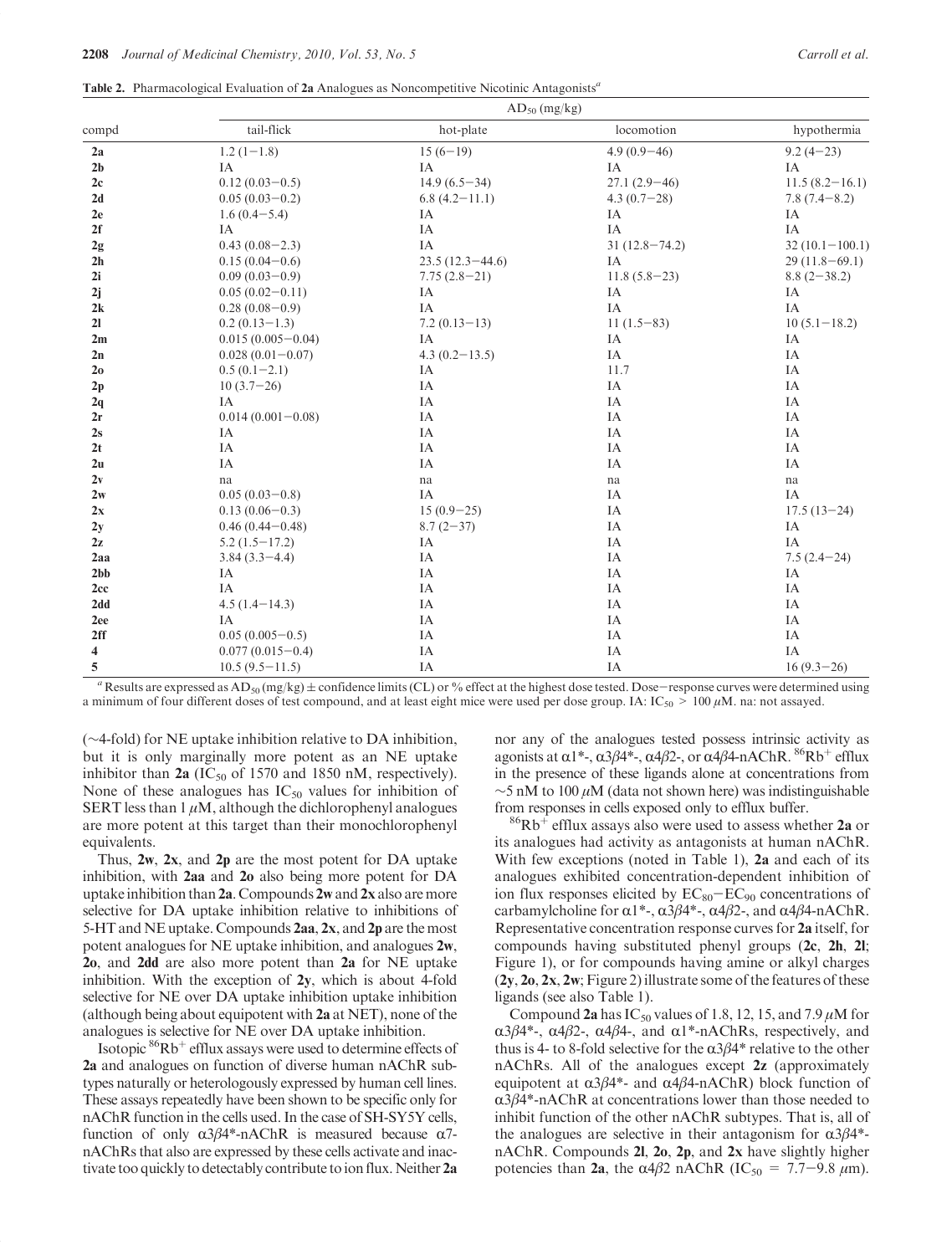The 4-fold selectivity of 2a for the  $\alpha$ 3 $\beta$ 4\*-nAChR over other subtypes is increased to  $>$  7-fold for the 3-bromo, 3-methyl, and 3-methoxyphenyl analogues 2c, 2d, and 2e, respectively, and to  $>10$ -fold for the 3,4-difluorophenyl and N-methyl analogues 2j and 2y, respectively.

In addition to the improvements in selectivity for  $\alpha 3\beta 4^*$ nAChR over other subtypes, the 3-chloro, 4-methyl substituted phenyl analogue 2l (IC<sub>50</sub> = 0.65 μM) has ∼3-fold higher inhibitory potency at  $\alpha$ 3β4\*-nAChR relative to 2a. Both mono- and dichloro-substituted phenyl compounds 2o, 2p, **2w**, and **2x** (IC<sub>50</sub> = 0.51–0.70  $\mu$ M), having extended alkyl side chains, have ∼3-fold higher potency at  $\alpha$ 3β4\*-nAChR relative to 2a with the 3,4-dichlorophenyl ethyl and propyl compounds (2w and 2x), respectively, being  $>10$ -fold more potent than the unextended 3,4-dichlorophenyl analogue (2k;  $IC_{50} = 6.8 \mu M$ ). These compounds also are remarkable because they also had higher inhibitory potency at and selectivity for DA uptake inhibition and higher potency for NE uptake inhibition than 2a, so they all represent analogues with higher affinity than 2a for three of its molecular targets.

Compound 2a blocks nicotine-induced antinociception in the tail-flick and hot-plate tests with  $AD_{50}$  values of 1.2 and 15 mg/kg, respectively (Table 2). It also blocks nicotine-induced locomotor activity and hypothermia with  $AD_{50}$  values of 4.9 and 9.2 mg/kg, respectively. Seventeen of the 33 analogues had  $AD_{50}$  values of 0.014–0.5 mg/kg in the tail-flick test, showing higher inhibitory potency than 2a. Analogues 2r, 2m, and  $2n$  with  $AD_{50}$  values of 0.014, 0.015, and 0.028 mg/kg were 86, 80, and 43 times more potent than 2a in blocking nicotineinduced antinociception in the tail-flick test. Surprisingly, none of these analogues has higher potency than 2a for DA, NE, and SERT uptake inhibition or any nAChR subtype. Analogues 2d, 2j, 2w, and 2ff with AD values of 0.05 mg/kg were the next most potent in the tail-flick assay, being 24-fold more potent than 2a. Analogues 2c, 2h, 2i, and 2x ( $AD_{50}$  = 0.09-0.15 mg/kg) have ∼10-fold better inhibitory potency than 2a against nicotine-mediated analgesia in the tail-flick assay. Thus, 2x is an analogue that has increased potency relative to 2a as an inhibitor of DA and NE uptake, and at  $\alpha$ 3 $\beta$ 4\*-nAChR, analogues 2h and 2c have potencies comparable to those of 2a across those targets. The 3,4-dichlorophenyl analogues 2k, 2w, and 2x are  $\sim$ 4-,  $\sim$ 10-, and  $\sim$ 77-fold more potent than their 3-chlorophenyl substituted equivalents 2a, 2o, and 2p, respectively. However, the tail-flick assay results are not particularly illuminating about the molecular targets contributing to analogue effects, perhaps because effects at higher levels might override the presumed spinal level of nicotine-mediated antinociception.

In the hot-plate assay, 2d and 2l (potent and selective at  $\alpha$ 3 $\beta$ 4\*-nAChR) and 2y (selective for NE uptake inhibition and  $\alpha$ 3 $\beta$ 4\*-nAChR) have about 2-fold more potency than 2a, and 2n (inactive at transporters and less potent than 2a at  $\alpha$ 3 $\beta$ 4\*-nAChR) has about 3-fold more potency. These findings suggest that several mechanisms might impact supraspinal mechanisms of nicotine-mediated antinociception.

Of all the analogues, only 2d has potency like 2a in blocking nicotine's effects on locomotion, and only 2d and 2l rival the ability of 2a to inhibit nicotine's effects on body temperature. Similar to 2a, substituted phenyl analogues 2c, 2d, and 2l (roughly sharing the in vitro fingerprint of 2a) had potency in all four behavioral tests as nicotine antagonists. Compound 2x, a potent DA and NE uptake inhibitor and  $\alpha$ 3 $\beta$ 4\*-nAChR antagonist, had potency in three of four of the in vivo tests.

Compounds  $2p$ ,  $2w$ , and  $2x$ , having the highest potencies as DA uptake inhibitors, differ nearly 200-fold in potency in the tail-flick assay, and only 2x shows activity in the hot-plate or locomotor tests. These analogues also are among the most potent at NE uptake inhibition.

## **Discussion**

Several 2a analogues were synthesized and tested for their ability to inhibit monoamine uptake and to antagonize function of four different nAChR subtypes. The analogues were also evaluated for their ability to block nicotine-induced antinociception, locomotor activity, and hypothermia.

We succeeded in creating and characterizing analogues with significantly lower  $IC_{50}$  values relative to 2a for inhibition of both DA or NE uptake inhibition (2o, 2p, 2w, 2x, and 2aa).

The current efforts also succeeded in generating nine agents with higher  $(2l, 2o, 2p, 2w, 2x)$  or slightly higher  $(2c, 2d, 2h, 2y)$ antagonist potency relative to 2a at  $\alpha 3\beta 4^*$ -nAChR. Of these, 2c, 2d, 2l, and especially 2y also have improved selectivity for  $\alpha$ 3β4\*-nAChR over other nAChR subtypes relative to 2a. In addition, analogues 2e and 2j show improved selectivity for  $\alpha$ 3 $\beta$ 4\*-nAChR although without having lower IC<sub>50</sub> values than 2a.

Compounds were also developed that had altered target selectivity between nAChR and transporters. For example, 2e had improved selectivity for  $\alpha 3\beta 4^*$ -nAChR over DA and NE uptake inhibition, 2y improved selectivity for  $\alpha 3\beta 4^*$ -nAChR over DA uptake inhibition, and 2p, 2w, and 2x improved selectivity for DA and NE uptake inhibition over  $\alpha 3\beta 4^*$ nAChR antagonism relative to 2a.

Thus, several new compounds have been developed that have higher potency and/or selectivity at specific neurotransmitter transporters or  $\alpha 3\beta 4^*$ -nAChR than 2a, thereby providing leads for further target-directed drug development. These compounds also afford, in principle, opportunities to dissect roles of specific molecular targets in nicotine-mediated behavioral effects. Structure-activity relationships are complex and difficult to generalize because phenyl substitutions and amine/alkyl changes seem to interact in terms of altering potencies at and selectivities for specific targets in vitro. However, compounds with alkyl chain extensions in monochlorophenyl (like 2a) or dichlorophenyl configurations (2o, 2p, 2w, and 2x) had higher affinity than 2a for all three targets, DAT, NET, and  $\alpha 3\beta 4^*$ -nAChR, implicated in 2a action. The selectivity increase for 2a analogues in blocking  $\alpha 3\beta 4^*$ nAChRs subtypes is very relevant, since these subtypes are highly expressed in the medial habenula and its primary target, the interpeduncular nucleus. Recent data suggest an important role for the habenulo-interpeduncular system and the nicotinic receptor subunits expressed therein in nicotine withdrawal.<sup>28</sup>

Seventeen of the analogues had higher potency than 2a as antagonists of nicotine-induced antinociception in the tailflick test, having AD<sub>50</sub> values that ranged from ∼2- to ∼86fold lower than that for 2a. However, five analogues (2d, 2i, 2l, 2n, and 2y) were only slightly (∼2-fold) better than 2a as antagonists of nicotine-induced antinociception in the hot plate assay, just one analogue (2d) rivaled or bettered 2a as an antagonist of nicotine's effects on locomotion, and only 2d, 2i, 2l, and 2aa rivaled or bettered the antagonistic potency of 2a toward nicotine-induced hypothermia. Analogues 2m, 2n, and 2r have the lowest  $AD_{50}$  values in the tail-flick assay, and yet only 2n in the hot-plate assay shows any other form of nicotine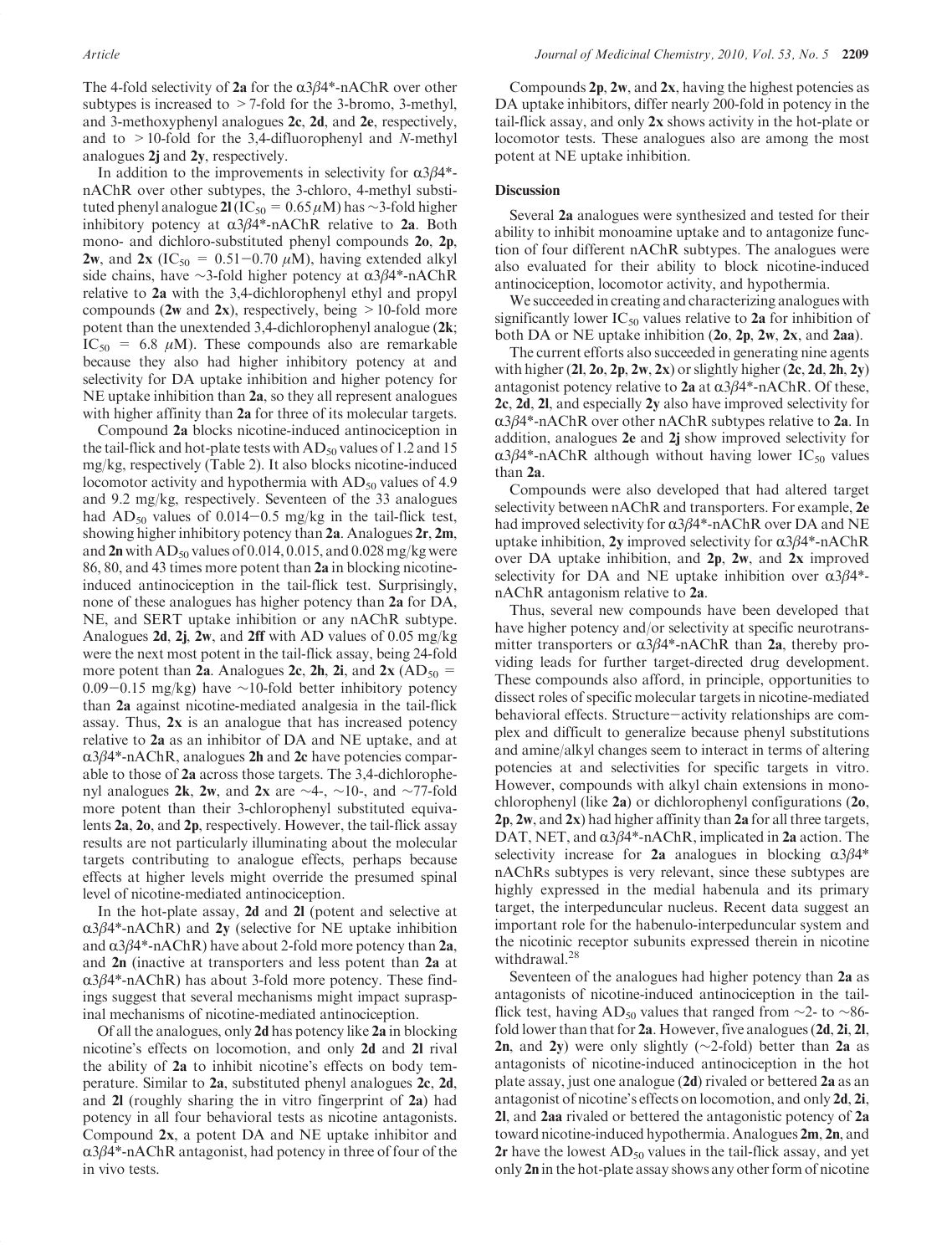behavioral antagonism. Every ligand except 2p that had higher potency than 2a at  $\alpha\beta\beta$ <sup>\*</sup>-nAChR also showed an improvement over 2a in antagonistic potency in the tail-flick assay as did three of the ligands (2o, 2w, and 2x but not 2aa and 2p) that had higher potency than 2a as antagonists for DA and NE uptake inhibition. Thus, increased potency at  $\alpha$ 3β4<sup>\*</sup>nAChR correlates with but is not necessary for improvement in ligand antagonist potency in the tail-flick assay. Moreover, when improvement in activity for DA and NE uptake inhibition is dissociated from improvement in activity at  $\alpha 3\beta 4^*$ nAChR (i.e., for 2aa), there is no improvement in behavioral antagonism in the tail-flick assay. Perhaps compounds like  $2g$ ,  $2i$ ,  $2k$ ,  $2j$ ,  $2ff$ ,  $3, 4$ , or even  $2m$ ,  $2n$ , and  $2r$  that are not as active as 2a in vitro are metabolized in vivo to forms that are active behaviorally and might also have higher affinity for DA and NE uptake inhibition and/or  $\alpha 3\beta 4^*$ -nAChR antagonism, but drug exposure times in vivo are short.

In summary, several 2a analogues were synthesized and tested for their ability to inhibit monoamine uptake and to antagonize the effects of  $\alpha 3\beta 4^*$ ,  $\alpha 4\beta 2$ ,  $\alpha 4\beta 4$ , and  $\alpha 1\beta 1$ nAChRs. The analogues were also evaluated for their ability to block nicotine-induced antinociception, locomotor activity, and hypothermia. Analogues 2o, 2p, and 2x had significantly better  $IC_{50}$  values for DA uptake inhibition relative to 2a. Analogue 2x also had a significantly better  $IC_{50}$  value for NE uptake inhibition relative to 2a. Analogues 2l, 2o, 2p, 2s, 2w, and 2x had IC<sub>50</sub> values of 2.6 to 3.6 times better than 2a for the antagonism of the  $\alpha$ 3 $\beta$ 4\* nAChR. Seventeen of the 2a analogues had better  $AD_{50}$  values for blocking nicotineinduced antinociception in the tail-flick test, with analogues 2m, 2n, and 2r having the lowest  $AD_{50}$  values. Analogue 2x with  $IC_{50}$  values of 31 and 180 nM for DA and NE uptake inhibition compared to 658 and 1850 nM for 2a and an IC<sub>50</sub> of 0.62 and 9.8 μM for antagonism of the  $\alpha$ 3β4\* and  $\alpha$ 4β2 nAChRs, respectively, compared to 1.8 and  $12 \mu$ M for 2a had the best overall in vitro profile. This compound also had an  $AD_{50}$  of 0.13 mg/kg in the tail-flick test compared to an  $AD_{50}$ of 1.2 mg/kg for  $2a$ .

Overall, the findings support the idea that multiple molecular targets can play roles in mediating nicotine's behavioral effects and that these new 2a analogues have potential not only as pharmacological tools to study targets and mechanisms involved but also as new pharmacotherapies with potentially higher efficacy as aids to smoking cessation.

#### Experimental Section

**Chemistry.** Nuclear magnetic resonance  $(^{1}H$  NMR and  $^{13}C$ NMR) spectra were recorded on a 300 MHz (Bruker AVANCE 300) spectrometer. Chemical shift data for the proton resonances were reported in parts per million  $(\delta)$  relative to internal  $(CH<sub>3</sub>)<sub>4</sub>Si$  ( $\delta$  0.0). Optical rotations were measured on an AutoPol III polarimeter, purchased from Rudolf Research. Elemental analyses were performed by Atlantic Microlab, Norcross, GA. Purity of compounds  $(>95%)$  was established by elemental analysis. Analytical thin-layer chromatography (TLC) was carried out on plates precoated with silica gel GHLF  $(250 \,\mu\text{M}$  thickness). TLC visualization was accomplished with a UV lamp or in an iodine chamber. All moisture-sensitive reactions were performed under a positive pressure of nitrogen maintained by a direct line from a nitrogen source. Anhydrous solvents were purchased from Aldrich Chemical Co.

2-(N-tert-Butylamino)-3'-methoxypropiophenone (2e) Fumarate. To a stirred solution of 2-bromo-3'-methoxypropiophenone 7d (400 mg, 1.5 mmol) in 3 mL of  $CH_3CN$  was added 0.315 mL (3.0 mmol) of tert-butyamine. The mixture was stirred

for 10 h at room temperature. The reaction solution was diluted with EtOAc, washed with aqueous  $NaHCO<sub>3</sub>$ , water, and brine, and then dried over  $Na<sub>2</sub>SO<sub>4</sub>$ . The solvent was evaporated, and the residue was purified by column chromatography on silica gel using MeOH-CH<sub>2</sub>Cl<sub>2</sub> (1:50 to 1:10 w/ 1% NH<sub>4</sub>OH) as the eluent to afford 138 mg (39%) of 2e. The 2e was immediately dissolved in  $Et<sub>2</sub>O$ , 1.0 equiv of fumaric acid (dissolved in minimal amount of MeOH) was added dropwise, and the mixture was stirred overnight. The solid was collected by filtration, washed with  $Et_2O$ , and vacuum-dried to yield 150 mg (28%) of 2e fumarate as a white solid: mp  $152-153$  °C. <sup>1</sup>H NMR  $(CD_3OD)$   $\delta$  7.75 (d, J = 8.4 Hz, 1H), 7.63 (s, 1H), 7.54 (t, J = 8.1) Hz, 1H), 7.32 (dd,  $J = 8.0$ , 2.5 Hz, 1H), 6.68 (s, 2H), 5.20 (q,  $J = 7.1$  Hz, 1H), 4.88 (s, 3H), 1.57 (d,  $J = 7.1$  Hz, 3H), 1.35 (s, 9H). <sup>13</sup>C NMR (CD<sub>3</sub>OD) δ 196.8, 170.8, 161.5, 135.7, 134.5, 131.2, 122.0, 114.2, 59.0, 55.7, 54.3, 26.2, 18.5. LCMS (ESI) m/z 236.5  $(M + 1)^+$ . Anal. (C<sub>18</sub>H<sub>25</sub>NO<sub>6</sub>) C, H, N.

2-(N-tert-Butylamino)-3'-nitropropiophenone (2f) Fumarate. To a stirred solution of 2-bromo-3'-nitropropiophenone 7e (300 mg, 1.16 mmol) in 3 mL of  $CH_3CN$  was added tertbutyamine (0.170 g, 3.0 mmol). The mixture was stirred for 6 h at 40  $^{\circ}$ C. The solution was filtered to remove the white precipitate. The reaction solution was diluted with EtOAc, washed with aqueous  $NAHCO<sub>3</sub>$ , water, and brine, and then dried over  $Na<sub>2</sub>SO<sub>4</sub>$ . The solvent was evaporated, and the residue was purified by column chromatography on silica gel using MeOH-CH<sub>2</sub>Cl<sub>2</sub> (1:50 to 1:10 w/ 1% NH<sub>4</sub>OH) as the eluent to afford 211 mg (73%) of 2f. The 2f was immediately dissolved in  $Et<sub>2</sub>O$ , 1.0 equiv of fumaric acid (dissolved in minimal amount of MeOH) was added dropwise, and the mixture was stirred overnight. The solid was collected by filtration, washed with  $Et<sub>2</sub>O$ , and vacuum-dried to give 270 mg (64% from 2f) of 2f fumarate<br>as a white solid: mp 166–167 °C. <sup>1</sup>H NMR (CD<sub>3</sub>OD)  $\delta$  8.94 (s, 1H), 8.59 (dd, 2H), 7.90 (t, 1H), 6.68 (s, 2H), 5.30 (q, 1H), 1.61 (d, 3H), 1.37 (s, 9H). <sup>13</sup>C NMR (CD<sub>3</sub>OD)  $\delta$  198.5, 172.8, 152.1, 137.9, 137.5, 133.9, 131.9, 126.5, 60.9, 56.8, 29.5, 28.7, 20.6. LCMS (ESI)  $m/z$  252.3 (M + 1)<sup>+</sup>. Anal. (C<sub>17</sub>H<sub>22</sub>N<sub>2</sub>O<sub>7</sub>) C, H, N.

2-(N-Cyclopentylamino)-3'-fluoropropiophenone (2q) Hydrochloride. To a  $CH<sub>3</sub>CN$  solution (3 mL) of 2-bromo-3'-fluoropropiophenone 7a (290 mg, 1.26 mmol) was added cyclopentylamine (125  $\mu$ L, 1.26 mmol), and the mixture was allowed to react for 3 h at room temperature. The precipitate was filtered off. The filtrate was concentrated, and the residue was purified by column chromatography on silica gel using cyclohexane-EtOAc (2:1 to 1:0 with 1% NH<sub>4</sub>OH) as the eluent to give  $2q$  as a lightyellow oil. The  $2q$  was dissolved in 50 mL of Et<sub>2</sub>O, a solution of hydrochloric acid in  $Et<sub>2</sub>O$  was added dropwise, and the mixture was stirred overnight. The precipitate was filtered, washed with Et<sub>2</sub>O, and dried under vacuum to give 50 mg (15%) of  $2q \cdot HCl$  as a white solid: mp 185–186 °C. <sup>1</sup>H NMR (CD<sub>3</sub>OD)  $\delta$  7.95 (d, 1H), 7.85 (d, 1H), 7.64 (m, 1H), 7.51 (m, 1H), 5.16 (m, 1H), 3.64 (m, 1H), 2.15 (m, 2H), 1.61-1.85 (m, 6H), 1.60 (d, 3H). 13C NMR (CD3OD) δ 196.4, 166.5, 163.2, 136.8, 136.7, 133.0, 126.6, 123.5, 123.2, 117.0, 116.7, 59.2, 58.9, 31.2, 25.2, 17.0. LCMS (ESI) m/z 236.4 (M + 1)<sup>+</sup>. Anal. (C<sub>14</sub>H<sub>19</sub>ClFNO) C, H, N.

2-(N-Cyclopentylamino)-3'-bromopropiophenone (2s) Fumarate. To a  $CH_3CN$  solution (5 mL) of 2-bromo-3'-bromopropiophenone 7b (480 mg, 1.65 mmol) was added cyclopentylamine  $(330 \,\mu L, 3.31 \,\text{mmol})$ , and the mixture was allowed to react for 6 h at 40  $^{\circ}$ C. After the mixture was cooled to room temperature, the precipitate was removed by filtration. The filtrate was concentrated, and the residue was purified by column chromatography on silica gel using cyclohexane–EtOAc  $(2:1$  to  $1:0$  with  $1\%$  NH<sub>4</sub>OH) as the eluent to give 182 mg (37%) of 2s as light-yellow oil. The 2s was dissolved in 50 mL of  $Et_2O$ , a MeOH solution (1 mL) of fumaric acid (71 mg) was added dropwise, and the mixture was stirred overnight. The precipitate was collected, washed with  $Et<sub>2</sub>O$ , and dried under vacuum to give 240 mg (35%) of 2s fumarate as a white solid: mp 152–153 °C. <sup>1</sup>H NMR (CD<sub>3</sub>OD)  $\delta$  8.25 (s, 1H), 8.07 (d, 1H), 7.89 (d, 1H), 7.54 (t, 1H), 6.68 (s, 2H), 5.13 (q, 1H),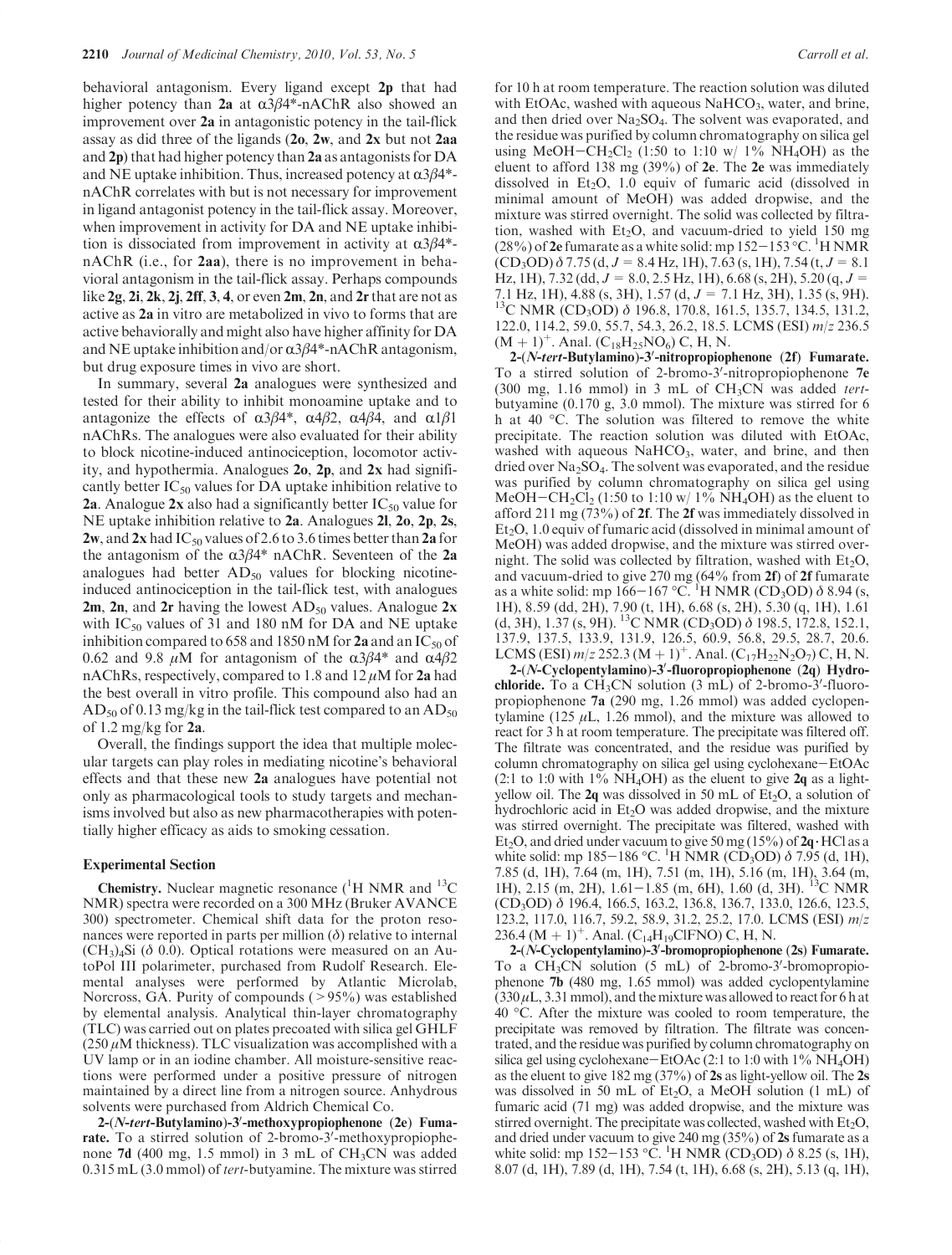3.30 (m, 1H), 2.13 (m, 2H), 1.83 (m, 2H), 1.68 (m, 4H), 1.56 (d, 3H). 13C NMR (CD3OD) δ 196.8, 171.6, 139.2, 136.7, 136.6, 133.1, 132.6, 129.2, 124.8, 59.2, 59.2, 32.5, 31.3, 25.2, 17.2, 14.8. LCMS (ESI)  $m/z$  296.2 (M + 1)<sup>+</sup>. Anal. (C<sub>18</sub>H<sub>22</sub>BrNO<sub>5</sub>) C, H, N.

2-(N-Cyclopentylamino)-3'-methylpropiophenone (2t) Fumarate. To a CH<sub>3</sub>CN solution  $(4 \text{ mL})$  of 2-bromo-3'-methylpropiophenone 7c (400 mg, 1.76 mmol) was added cyclopentylamine (175  $\mu$ L, 1.76 mmol), and the mixture was allowed to react for 6 h at 40  $^{\circ}$ C. After the mixture was cooled to room temperature, the precipitate was filtered off. The filtrate was concentrated, and the residue was purified by column chromatography on silica gel using cyclohexane-EtOAc (2:1 to 1:0 with  $1\%$  NH<sub>4</sub>OH) as the eluent to give 226 mg (56%) of 2t as light-yellow oil. The free base was dissolved in 50 mL of Et<sub>2</sub>O, MeOH solution (1 mL) of fumaric acid (1 equiv) was added dropwise, and the mixture was stirred overnight. The precipitate was collected, washed with  $Et<sub>2</sub>O$ , and dried under vacuum to give 260 mg (43%) of 2t fumarate as a white solid: mp  $171-172$  °C. <sup>1</sup>H NMR (CD<sub>3</sub>OD)  $\delta$  7.90 (m, 2H), 7.56 (d, J = 7.5 Hz, 1H), 7.48 (t,  $J = 7.6$  Hz, 1H), 6.68 (s, 2H), 5.14 (q,  $J = 7.1$  Hz, 1H), 3.59 (m, 1H), 2.45 (s, 3H), 2.13 (m, 2H),  $1.90-1.65$  (m, 6H),  $1.58$  (d,  $J = 7.1$  Hz, 3H). 13C NMR (CD3OD) δ 201.0, 175.1, 144.4, 140.5, 139.9, 138.1, 134.0, 130.9, 62.6, 61.9, 34.5, 28.6, 25.0, 20.7, 10.8. LCMS (ESI) m/z 232.8 (M + 1)<sup>+</sup>. Anal. (C<sub>19</sub>H<sub>25</sub>NO<sub>5</sub>) C, H, N.

2-(N-Cyclopentylamino)-3'-methoxypropiophenone (2u) Fumarate. To a  $CH<sub>3</sub>CN$  solution (6 mL) of 2-bromo-3'-methoxypropiophenone 7d (600 mg, 2.47 mmol) was added cyclopentylamine (245  $\mu$ L, 2.47 mmol), and the mixture was allowed to react for 6 h at 40 °C. After the mixture was cooled to room temperature, the precipitate was filtered off. The filtrate was concentrated, and the residue was purified by column chromatography on silica gel using cyclohexane-EtOAc (2:1 to 1:0 with 1%  $NH_4OH$ ) as the eluent to give 2u as a light-yellow oil. The  $2u$  was dissolved in 50 mL of Et<sub>2</sub>O, and a MeOH solution (1 mL) of fumaric acid (1 equiv) was added dropwise and stirred overnight. The precipitate was collected, washed with Et<sub>2</sub>O, and dried under vacuum to give 290 mg (33%) of  $2u$ fumarate as an off-white solid: mp  $144-145$  °C. <sup>1</sup>H NMR (DMSO- $d_6$ )  $\delta$  7.66 (d,  $J = 7.7$  Hz, 1H), 7.50 (m, 2H), 7.27  $(dd, J = 8.2, 2.4 \text{ Hz}, 1\text{H}), 6.53 \text{ (s, 2H)}, 4.72 \text{ (m, 1H)}, 3.84 \text{ (s, 3H)},$ 3.18 (m, 1H), 1.77 (m, 2H), 1.64 (m, 2H), 1.48 (m, 4H), 1.29 (d,  $J = 6.9$  Hz, 3H). <sup>13</sup>C NMR (CD<sub>3</sub>OD)  $\delta$  196.5, 170.7, 161.3, 135.6, 135.1, 131.0, 121.8, 121.5, 113.9, 58.3, 57.7, 55.5, 30.3, 24.3, 16.4. LCMS (ESI)  $m/z$  248.3 (M + 1)<sup>+</sup>. Anal. (C<sub>19</sub>H<sub>25</sub>NO<sub>6</sub>) C, H, N.

2-(N-Cyclopentylamino)-3'-nitropropiophenone (2v) Hydro**chloride.** To a  $CH_3CN$  solution  $(3 \text{ mL})$  of 2-bromo-3'-nitropropiophenone 7e (300 mg, 1.16 mmol) was added cyclopentylamine (230  $\mu$ L, 2.32 mmol), and the mixture was allowed to react for 6 h at room temperature. The precipitate was filtered off. The filtrate was concentrated, and the residue was purified by column chromatography on silica gel using cyclohexane-EtOAc (2:1 to 1:0 with  $1\%$  NH<sub>4</sub>OH) as the eluent to give 2v as a light-yellow oil. The 2v was dissolved in 50 mL of  $Et_2O$ , a solution of hydrochloric acid in  $Et<sub>2</sub>O$  was added dropwise, and the mixture was stirred overnight. The precipitate was collected, washed with Et<sub>2</sub>O, and dried under vacuum to give 50 mg (15%) of  $2v$  HCl as a white solid: mp 149–150 °C. <sup>1</sup>H NMR (CD<sub>3</sub>OD)  $\delta$  8.88 (s, 1H), 8.60 (s, 1H), 8.51 (s, 1H), 7.89 (s, 1H), 5.28 (s, 1H), 3.68 (s, 1H), 2.19 (s, 2H), 1.64–1.87 (m, 9H). <sup>13</sup>C NMR (CD<sub>3</sub>OD) δ 195.6, 150.4, 135.9, 135.6, 132.2, 130.1, 124.7, 59.0, 58.8, 31.0, 25.0, 16.7. Anal.  $(C_{17}H_{19}CIN_2O_3 \cdot 0.5H_2O)$  C, H, N.

2-(N-Pyrrolidinyl)-3'-fluoropropiophenone (2aa) Hydrochloride. To a  $CH_3CN$  solution (3 mL) of 2-bromo-3'-fluoropropiophenone 7a (300 mg, 1.30 mmol) was added pyrrolidine (108  $\mu$ L, 1.30 mmol), and the mixture was allowed to react for 3 h at room temperature. The precipitate was filtered off. The filtrate was concentrated, and the residue was purified by column chromatography on silica gel using cyclohexane-EtOAc (2:1 to 1:0 with 1% NH4OH) as the eluent to give the 2aa as a light-yellow oil. The 2aa was dissolved in  $Et_2O$ , a solution of hydrochloric acid in  $Et_2O$  was added dropwise, and the mixture was stirred overnight. The precipitate was collected, washed with  $Et<sub>2</sub>O$ , and dried under vacuum to give 180 mg (54%) of  $2aa \cdot HCl$  as a white solid: mp 184–185 °C. <sup>1</sup>H NMR (CD<sub>3</sub>OD) δ 7.91 (d, 1H), 7.81 (d, 1H), 7.64 (m, 1H), 7.52 (m, 1H), 5.32 (m, 1H), 3.73 (m, 2H), 3.07 (m, 2H), 2.09–2.16 (m, 4H), 1.63 (d, 3H). <sup>13</sup>C NMR (CD<sub>3</sub>OD) δ 196.3, 166.2, 162.9, 136.5, 132.7, 132.6, 126.2, 123.3, 123.1, 116.7, 116.4, 66.9, 55.8, 53.4, 24.4, 16.8. LCMS (ESI)  $m/z$  222.6 (M + 1)<sup>+</sup>. Anal.  $(C_{13}H_{17}CIFNO) C, H, N.$ 

2-(N-Pyrrolidinyl)-3'-bromopropiophenone (2bb) Fumarate. To a  $CH_3CN/H_2O$  solution (4 mL/2 mL) of 2-bromo-3'-bromopropiophenone 7b (700 mg, 2.4 mmol) was added pyrrolidine  $(200 \,\mu L, 2.4 \,\text{mmol})$ , and the mixture was allowed to react for 4 h at room temperature. The reaction solution was diluted with EtOAc, washed with aqueous  $NaHCO<sub>3</sub>$ , water, and brine, and then dried over  $Na<sub>2</sub>SO<sub>4</sub>$ . The solvent was evaporated, and the residue was purified by column chromatography on silica gel using cyclohexane-EtOAc (2:1 to 1:0 with  $1\%$  NH<sub>4</sub>OH) as the eluent to give  $452 \text{ mg} (67\%)$  of 2bb as a light-yellow oil. The 2bb was dissolved in 50 mL of  $Et_2O$ , a MeOH solution (1 mL) of fumaric acid (1 equiv) was added dropwise, and the mixture was stirred overnight. The precipitate was collected, washed with  $Et<sub>2</sub>O$ , and dried under vacuum to give **2bb** fumarate as a white solid: mp 134–135 °C. <sup>1</sup>H NMR (CDCl<sub>3</sub>)  $\delta$  8.25 (s, 1H), 8.05 (d, 1H), 7.67 (d, 1H), 7.33 (t, 1H), 3.91 (q, 1H), 2.61 (m, 4H), 1.80 (m, 4H), 1.37 (d, 9H). <sup>13</sup>C NMR (CDCl<sub>3</sub>) δ 199.7, 137.8, 135.8, 131.8, 130.1, 127.3, 122.8, 65.0, 51.1, 23.6, 15.8. LCMS (ESI)  $m/z$  284.7 (M + 1)<sup>+</sup>. Anal. (C<sub>17</sub>H<sub>20</sub>BrNO<sub>5</sub>) C, H, N.

2-(N-Pyrrolidinyl)-3'-methylpropiophenone (2cc) Fumarate. To a  $CH_3CN-H_2O$  solution (4 mL-2 mL) of 2-bromo-3'methylpropiophenone 7c (400 mg, 1.76 mmol) was added pyrrolidine (150  $\mu$ L, 1.76 mmol), and the mixture was allowed to react for 4 h at room temperature. The reaction solution was diluted with EtOAc, washed with aqueous  $NaHCO<sub>3</sub>$ , water, and brine, and then dried over  $Na<sub>2</sub>SO<sub>4</sub>$ . The solvent was evaporated, and the residue was purified by column chromatography on silica gel using cyclohexane-EtOAc  $(2:1)$  to  $1:0$  with  $1\%$ NH<sub>4</sub>OH) as the eluent to give 2cc as a light-yellow oil. The 2cc was dissolved in  $Et_2O$ , a MeOH solution (1 mL) of fumaric acid (1 equiv) was added dropwise, and the mixture was stirred overnight. The precipitate was collected, washed with Et<sub>2</sub>O, and dried under vacuum to give 320 mg (55%) of 2cc fumarate as a white solid: mp  $131-132$  °C. <sup>1</sup>H NMR (CD<sub>3</sub>OD)  $\delta$  7.86 (m, 2H), 7.57 (d,  $J = 7.6$  Hz, 1H), 7.48 (t,  $J = 7.6$  Hz, 1H), 6.69 (s, 2H), 5.23 (q,  $J = 7.1$  Hz, 1H), 3.55-3.33 (m, 4H), 2.45 (s, 3H), 2.12 (m, 4H), 1.60 (d,  $J = 7.1$  Hz, 3H). <sup>13</sup>C NMR (CD<sub>3</sub>OD)  $\delta$ 201.2, 175.0, 144.4, 140.6, 139.9, 138.2, 134.0, 130.9, 70.3, 58.0, 28.0, 25.0, 20.6. LCMS (ESI)  $m/z$  218.1 (M + 1)<sup>+</sup>. Anal.  $(C_{18}H_{23}NO_5)$  C, H, N.

2-(N-Pyrrolidinyl)-3'-methoxypropiophenone (2dd) Fumarate. To a  $CH_3CN-H_2O$  solution (4 mL/2 mL) of 2-bromo-3'methyoxypropiophenone 7d (600 mg, 2.47 mmol) was added pyrrolidine (200  $\mu$ L, 2.4 mmol), and the mixture was allowed to react for 4 h at room temperature. The reaction solution was diluted with EtOAc, washed with aqueous  $NaHCO<sub>3</sub>$ , water, and brine, and then dried over  $Na<sub>2</sub>SO<sub>4</sub>$ . The solvent was evaporated, and the residue was purified by column chromatography on silica gel using cyclohexane--EtOAc  $(2.1 \text{ to } 1.0 \text{ with } 1\% \text{ NH}_4\text{OH})$  as the eluent to give 300 mg (52%) of 2dd as a light-yellow oil. The **2dd** was dissolved in 50 mL of  $Et_2O$ , a MeOH solution (1 mL) of fumaric acid (1 equiv) was added dropwise, and the mixture was stirred overnight. The precipitate was collected, washed with Et<sub>2</sub>O, and dried under vacuum to give 340 mg  $(39\%)$  of 2dd fumarate as a white solid: mp  $121-122$  °C. <sup>1</sup>H NMR (DMSO- $d_6$ )  $\delta$  7.67 (d, J = 7.7 Hz, 1H), 7.56 (s, 1H), 7.47 (t, J = 8.1 Hz, 1H), 7.24 (dd,  $J = 8.2$ , 2.6 Hz, 1H), 6.58 (s, 2H), 4.46 (m, 1H), 3.82 (s, 3H), 2.76 (s, 4H), 1.74 (s, 4H), 1.29 (d,  $J = 6.8$  Hz, 3H). <sup>13</sup>C NMR (DMSO-d6) δ 197.7, 165.0, 157.8, 135.0, 132.7, 128.3, 119.4, 117.8, 111.6, 61.2, 53.7, 48.6, 21.6, 12.8. LCMS (ESI) m/z 234.3  $(M + 1)^+$ . Anal.  $(C_{18}H_{23}NO_6)$  C, H, N.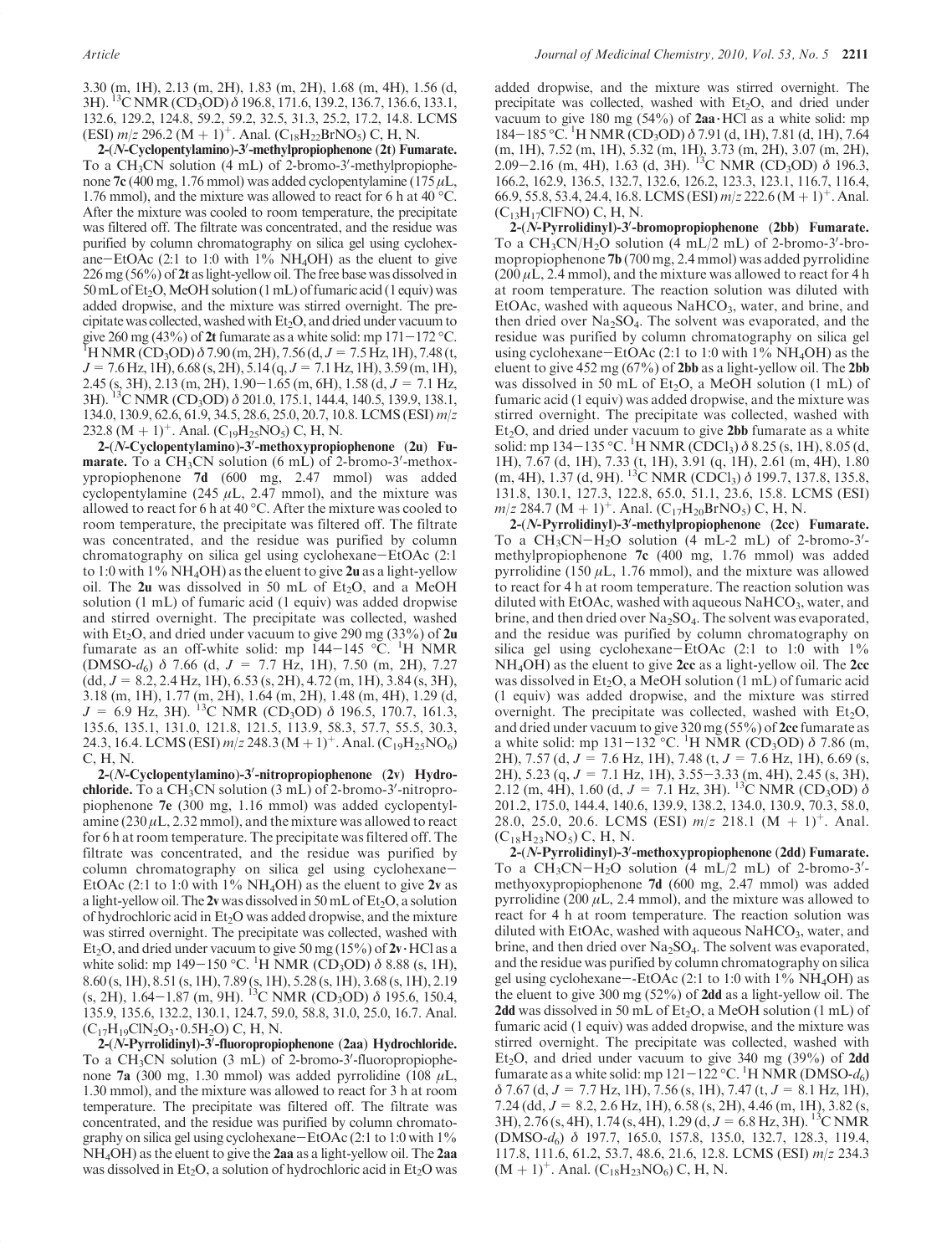2-(N-Pyrrolidinyl)-3'-nitropropiophenone (2ee) Hydrochloride. To a  $CH_3CN-H_2O$  solution (4 mL/2 mL) of 7e (310 mg, 1.2 mmol) was added pyrrolidine (100  $\mu$ L, 1.2 mmol), and the mixture was allowed to react for 2 h at room temperature. The reaction solution was diluted with EtOAc, washed with aqueous NaHCO<sub>3</sub>, water, and brine, and then dried over  $Na<sub>2</sub>SO<sub>4</sub>$ . The solvent was evaporated, and the residue was purified by column chromatography on silica gel using cyclohexane-EtOAc (2:1 to 1:0 with  $1\%$  NH<sub>4</sub>OH) as the eluent to give 120 mg (40%) of 2ee as a light-yellow oil. The 2ee was dissolved in 50 mL of  $Et<sub>2</sub>O$ , a solution of hydrochloric acid in ether was added dropwise, and the mixture was stirred overnight. The precipitate was collected, washed with  $Et<sub>2</sub>O$ , and dried under vacuum to give 60 mg (18%) of  $2ee$  HCl as an off-white solid: mp  $35-36$  °C. <sup>1</sup>H NMR  $(CD_3OD)$  δ 8.86 (s, 1H), 8.59 (s, 1H), 8.50 (s, 1H), 7.91 (s, 1H), 5.50 (s, 1H), 3.80 (s, 2H), 3.40 (m, 2H), 2.14 (m, 4H), 1.70 (s, 3H). <sup>13</sup>C NMR (CD<sub>3</sub>OD) δ 196.2, 150.7, 136.8, 136.1, 132.9, 130.6, 125.3, 67.9, 56.8, 54.6, 25.3, 25.2, 17.7. LCMS (ESI) m/z 249.2 (M  $(1)^{+}$ . Anal. (C<sub>13</sub>H<sub>17</sub>ClN<sub>2</sub>O<sub>3</sub> · H<sub>2</sub>O) C, H, N.

General Procedure for 2-Bromo-3-Substituted Propiophenones **7a-e.** To a solution of the appropriate propiophenone  $6a-e(25$ mmol) in acetic acid (45 mL), bromine (25 mmol) was added dropwise. After the mixture was stirred overnight, the acetic acid was removed under vacuum, and the resulting residue was dissolved in EtOAc, washed with saturated  $NAHCO<sub>3</sub>$  solution, brine, dried  $(Na_2SO_4)$ , and concentrated to give the bromoketones  $7a-e$ . The unpurified  $7a-e$  were used to prepare the 2a analogues without further purification.

Cell Lines and Culture. HEK-293 cells stably expressing human DAT, NET, or SERT were maintained as previously described. $2^6$  Use was made of several human cell lines that naturally or heterologously express specific, functional, human nAChR subtypes.29 Cells of the TE671/RD line naturally expresses muscle-type nAChR  $(\alpha 1\beta 1\gamma\delta$ - or  $\alpha 1^*$ -nAChR), and SH-SY5Y neuroblastoma cells naturally expresses autonomic  $\alpha$ 3β4\*-nAChRs (containing α3, β4, probably α5, and sometimes β2 subunits). Different clones of SH-EP1 epithelial cell lines have been engineered to heterologously express either  $\alpha$ 4 $\beta$ 2-nAChR, which is thought to be the most abundant, high affinity nicotine-binding nAChR in mammalian brain, or  $\alpha$ 4 $\beta$ 4nAChR, another possible brain nAChR subtype (SH-EP1-<br>hα4β2 or α4β4 cells, respectively).<sup>30,31</sup> These cells were maintained as low passage number  $(1-26$  from our frozen stocks) cultures to ensure stable expression of native or heterologously expressed nAChR as previously described.<sup>29</sup> Cells were passaged once weekly by splitting just-confluent cultures 1/300 (TE671/RD), 1/5 (SH-SY5Y), or 1/20 (transfected SH-EP1) in serum-supplemented medium to maintain log-phase growth.

Transporter Assays. The abilities of 2a and its analogues to inhibit uptake of  $[3\text{H}]$ dopamine  $([3\text{H}]DA)$ ,  $[3\text{H}]$ serotonin  $([3\text{H}]5-$ HT), or  $\rm \left[^{3}H\right]$ norepinephrine ( $\rm \left[^{3}H\right]NE$ ) by the respective human transporters were evaluated using the appropriate HEK-293 cell line as previously reported.<sup>26</sup>

nAChR Functional Assays. Cells were harvested at confluence from 100 mm plates by mild trypsinization (Irvine Scientific, Santa Ana, CA) and trituration or (for SH-SY5Y cells) by trituration alone before being suspended in complete medium and evenly seeded at a density of 1.25-2 confluent 100 mm plates per 24-well plate (Falcon;  $\sim$ 100-125 μg of total cell protein per well in a 500  $\mu$ L volume). After cells had adhered (generally overnight but no sooner than 4 h later), the medium was removed and replaced with  $250 \mu L$  per well of complete medium supplemented with ∼350000 cpm of  $86Rb^+$ (PerkinElmer Life and Analytical Sciences, Boston, MA) and counted at 40% efficiency using Cerenkov counting (TriCarb 1900 liquid scintillation analyzer, 59% efficiency; PerkinElmer Life Sciences). After at least 4 h and typically overnight,  ${}^{86}Rb^+$ efflux was measured using the "flip-plate" technique.<sup>29</sup> Briefly, after aspiration of the bulk of  ${}^{86}Rb^+$  loading medium from each well of the "cell plate", each well containing cells was rinsed

 $3 \times$  with 2 mL of fresh  ${}^{86}Rb^+$  efflux buffer (130 mM NaCl, 5.4 mM KCl, 2 mM CaCl<sub>2</sub>, 5 mM glucose, 50 mM HEPES, pH 7.4) to remove extracellular  ${}^{86}Rb^+$ . Following removal of residual rinse buffer by aspiration, the flip-plate technique was used again to simultaneously introduce 1.5 mL of fresh efflux buffer containing drugs of choice at indicated final concentrations from a 24-well "efflux/drug plate" into the wells of the cell plate. After a 5 min incubation, the solution was "flipped" back into the efflux/drug plate, and any remaining buffer in the cell plate was removed by aspiration. Cells remaining in the cell plate were lysed and suspended by addition of 1.5 mL of 0.1 M NaOH, 0.1% sodium dodecyl sulfate to each well. Suspensions in each well were then subjected to Cerenkov counting (Wallac Micobeta Trilux 1450; 25% efficiency) after placement of inserts (Wallac 1450-109) into each well to minimize cross-talk between wells.

For quality control and normalization purposes, the sum of  ${}^{86}Rb^+$  in cell plates and efflux/drug plates was defined to confirm material balance (i.e., that the sum of  $86Rb^+$  released into the efflux/drug plates and  $86Rb^+$  remaining in the cell plate was the same for each well). This ensured that  $86Rb^+$  efflux was the same whether measured in absolute terms or as a percentage of loaded  ${}^{86}Rb^+$ . Similarly, the sum of  ${}^{86}Rb^+$  in cell plates and efflux/drug plates also determined the efficiency of  $86Rb$ <sup>+</sup> loading (the percentage of applied  $86Rb<sup>+</sup>$  actually loaded into cells).

Control, total  ${}^{86}Rb^+$  efflux was assessed in the presence of only a fully efficacious concentration of carbamylcholine (1 mM for SH-EP1-hα4β2, SH-EP1-hα4β4 cells or TE671/RD cells; 3 mM for SH-SY5Y cells). Control, nonspecific  ${}^{86}Rb^+$  efflux was measured either in the presence of the fully efficacious concentration of carbamylcholine plus 100  $\mu$ M mecamylamine, which gave full block of agonist-induced and spontaneous nAChR-mediated ion flux, or in the presence of efflux buffer alone. Either determination of nonspecific efflux was equivalent. Specific efflux was then taken as the difference in control samples between total and nonspecific  ${}^{86}Rb^+$  efflux. Any intrinsic agonist activity of test drugs was ascertained using samples containing test drug only at different concentrations and was normalized, after subtraction of nonspecific efflux, to specific efflux in test drug-free, control samples. Antagonism of carbamylcholine-evoked  ${}^{86}Rb^+$  efflux was assessed in samples containing the full agonist at a concentration where it stimulates 80-90% of maximal function (i.e., its  $EC_{80}-EC_{90}$ value) when exposed alone to a given nAChR subtype (i.e, 460  $\mu$ M for TE671/RD cells, 2 mM for SH-SY5Y cells, 200  $\mu$ M for SH-EP1-h $\alpha$ 4 $\beta$ 2 or - $\alpha$ 4 $\beta$ 4 cells) and test drugs at the concentrations shown. After subtraction of nonspecific efflux, results were normalized to specific ion flux in control samples. For studies of mechanism of antagonism, concentration-response curves were obtained using samples containing the full agonist, carbamylcholine, at the indicated concentrations alone or in the presence of a concentration of the test ligand close to its  $IC_{50}$  value for inhibition of nAChR function. In other studies, cells were pre-exposed to analogues for 1 h (over the last hour of  $86Rb<sup>+</sup>$  loading) or 1 day (with  ${}^{86}Rb^+$  loading occurring during the final 4 h of drug pretreatment) before effects on nAChR function were assessed after analogue was removed (during extracellular  $86Rb<sup>+</sup>$  removal) or in the continued presence of drug.

Ion flux assay results were fit using Prism (GraphPad) to the Hill equation,  $\vec{F} = F_{\text{max}}/(1 + (X/Z)^n)$ , where  $\vec{F}$  is the test sample specific ion flux as a percentage of control,  $F_{\text{max}}$  is specific ion flux in the absence of test drug (i.e., for control samples),  $X$  is the test ligand concentration, Z is the  $EC_{50}$  ( $n > 0$  for agonists) or  $IC_{50}$  ( $n \leq 0$  for antagonists), and *n* is the Hill coefficient. All concentration-ion flux response curves were simple and fit well, allowing maximum and minimum ion flux values to be determined by curve fitting, but in cases where antagonists had weak functional potency, minimum ion flux was set at 0% of control. Note that because agonist concentrations used for test ligand antagonism assessments were  $EC_{80}-EC_{90}$  values, not all of the data, even at the lowest concentrations of test antagonist, approach 100% of specific efflux, as separately determined in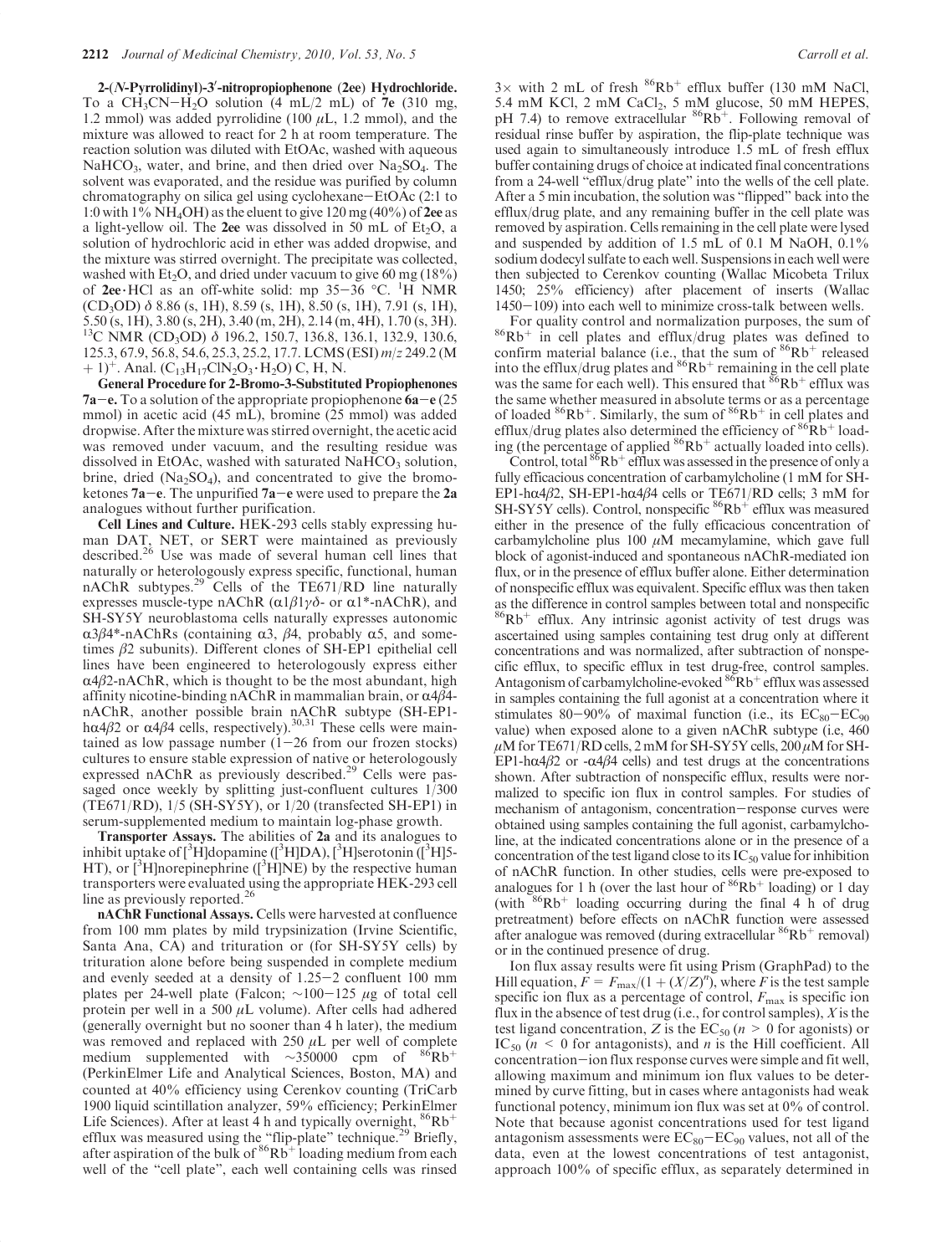sister samples exposed to fully efficacious concentrations of agonist.

Behavior. All animal experiments were conducted in accordance with the NIH Guide for the Care and Use of Laboratory Animals and Institutional Animal Care and Use Committee guidelines.

Animals. Male Institute of Cancer Research (ICR) mice (weighing  $20-25$  g) obtained from Harlan (Indianapolis, IN) were used throughout the study. Animals were housed in an Association for Assessment and Accreditation of Laboratory Animal Care approved facility, were placed in groups of six, and had free access to food and water. Studies were approved by the Institutional Animal Care and Use Committee of Virginia Commonwealth University.

Tail-Flick Test. Antinociception for pain mediated at the spinal level was assessed by the tail-flick method of D'Amour and Smith. $32$  In brief, mice were lightly restrained while a radiant heat source was shone onto the upper portion of the tail. To minimize tissue damage, a maximum latency of 10 s was imposed. Latency to remove the tail from the heat source was recorded for each animal. A control response  $(2-4 s)$  was determined for each mouse before treatment, and a test latency was determined after drug administration (nicotine as an analgesic 5 min after subcutaneous administration at 2.5 mg/kg; nicotine administration 15 min after exposure to saline of 2a analogue to assess the latter drug's ability to block nicotinemediated antinociception). Antinociceptive response was calculated as the percentage of maximum possible effect (%MPE), where %MPE = [(test control)/(10 control)]  $\times$  100.

Hot-Plate Test. Mice were placed into a 10 cm wide glass cylinder on a hot plate (Thermojust Apparatus) maintained at 55 C for assessment of pain responses mediated at supraspinal levels. To minimize tissue damage, a maximum exposure to the hot plate of 40 s was imposed. Measures of control latencies (time until the animal jumped or licked its paws; typically 8- 12 s) were done twice for stimuli applied at least 10 min apart for each mouse. Antinociceptive responses after test drug administrations were determined and calculated as the %MPE, where %MPE = [(test latency in s – control latency in s)/(40 s – controllatency in s)  $\times$  100]. Groups of 8-12 animals were used for each drug condition. Antagonism studies were carried in mice pretreated with either saline or 2a metabolites 15 min before nicotine. The animals were then tested 5 min after administration of a subcutaneous dose of 2.5 mg/kg nicotine.

Locomotor Activity. Mice were placed into individual Omnitech photocell activity cages (28 cm  $\times$  16.5 cm; Omnitech Electronics, Columbus, OH) 5 min after subcutaneous administration of either 0.9% saline or nicotine (1.5 mg/kg). Interruptions of the photocell beams (two banks of eight cells each) were then recorded for the next 10 min. Data were expressed as the number of photocell interruptions. Antagonism studies were carried out by pretreating the mice with either saline or 2a metabolites 15 min before nicotine.

Body Temperature. Rectal temperature was measured by a thermistor probe (inserted 24 mm) and digital thermometer (YSI Inc., Yellow Springs, OH). Readings were taken just before and 30 min after subcutaneous injection of either saline or 2.5 mg/kg nicotine. The difference in rectal temperature before and after treatment was calculated for each mouse. The ambient temperature of the laboratory varied from 21 to 24  $\mathrm{^{\circ}C}$  from day to day. Antagonism studies were carried out by pretreating the mice with either saline or 2a metabolites 15 min before nicotine. The animals were then tested 30 min after administration of a subcutaneous dose of 2.5 mg/kg nicotine.

Acknowledgment. This work was supported by National Institutes of Health National Cooperative Drug Discovery Group Grant U19 DA019377. Other effort was supported by grants (to R.J.L) from the National Institutes of Health (Grant DA015389) and the Barrow Neurological Foundation.

Supporting Information Available: Results from elemental analysis. This material is available free of charge via the Internet at http://pubs.acs.org.

### References

- (1) WHO Report on the Global Tobacco Epidemic, 2008: The MPO-WER Package; World Health Organization: Geneva, 2008; p 15.
- Centers for Disease Control and Prevention. Cigarette smoking among adults: United States, 2007. Morbidity Mortality Wkly.  $Rep. 2007, 56, 1157-1161.$
- (3) Benowitz, N. L. Clinical pharmacology of nicotine: implications for understanding, preventing, and treating tobacco addiction. Clin. Pharmacol. Ther. 2008, 83, 531–541.
- Lerman, C.; LeSage, M. G.; Perkins, K. A.; O'Malley, S. S.; Siegel, S. J.; Benowitz, N. L.; Corrigall, W. A. Translational research in medication development for nicotine dependence. Nat. Rev. Drug Discovery 2007, 6, 746–762.
- (5) Gotti, C.; Moretti, M.; Gaimarri, A.; Zanardi, A.; Clementi, F.; Zoli, M. Heterogeneity and complexity of native brain nicotinic receptors. Biochem. Pharmacol. 2007, 74, 1102–1111.
- (6) Rahman, S.; Lopez-Hernandez, G. Y.; Corrigall, W. A.; Papke, R. L. Neuronal nicotinic receptors as brain targets for pharmacotherapy of drug addiction. CNS Neurol. Disord.: Drug Targets 2008, 7, 422–441.
- (7) Adams, D. J.; Nutter, T. J. Calcium permeability and modulation of nicotinic acetylcholine receptor-channels in rat parasympathetic neurons. *J. Physiol.* (*Paris*) **1992**, 86, 67–76.
- (8) Le Novere, N.; Zoli, M.; Changeux, J. P. Neuronal nicotinic receptor alpha 6 subunit mRNA is selectively concentrated in catecholaminergic nuclei of the rat brain. Eur. J. Neurosci. 1996, 8, 2428–2439.
- (9) Goldner, F. M.; Dineley, K. T.; Patrick, J. W. Immunohistochemical localization of the nicotinic acetylcholine receptor subunit alpha6 to dopaminergic neurons in the substantia nigra and ventral tegmental area. NeuroReport 1997, 8, 2739–2742.
- (10) Exley, R.; Clements, M. A.; Hartung, H.; McIntosh, J. M.; Cragg, S. J. Alpha6-containing nicotinic acetylcholine receptors dominate the nicotine control of dopamine neurotransmission in nucleus accumbens. Neuropsychopharmacology 2008, 33, 2158–2166.
- (11) Corrigall, W. A.; Franklin, K. B.; Coen, K. M.; Clarke, P. B. The mesolimbic dopaminergic system is implicated in the reinforcing effects of nicotine. Psychopharmacology 1992, 107, 285-289.
- (12) Brody, A. L.; Olmstead, R. E.; London, E. D.; Farahi, J.; Meyer, J. H.; Grossman, P.; Lee, G. S.; Huang, J.; Hahn, E. L.; Mandelkern, M. A. Smoking-induced ventral striatum dopamine release. Am. J. Psychiatry 2004, 161, 1211–1218.
- (13) Fant, R. V.; Buchhalter, A. R.; Buchman, A. C.; Henningfield, J. E. Pharmacotherapy for Tobacco Dependence. In Nicotine Psychopharmacology. Handbook of Experimental Pharmacology; Henningfield, J. E., London, E. D., Pogun, S., Eds.; Springer-Verlag: Berlin, 2009; Vol. 192, p 487.
- (14) Gonzales, D.; Rennard, S. I.; Nides, M.; Oncken, C.; Azoulay, S.; Billing, C. B.; Watsky, E. J.; Gong, J.; Williams, K. E.; Reeves, K. R. Varenicline, an alpha4beta2 nicotinic acetylcholine receptor partial agonist, vs sustained-release bupropion and placebo for smoking cessation: a randomized controlled trial.  $JAMA$ ,  $J. Am$ . Med. Assoc. 2006, 296, 47–55.
- (15) Fryer, J. D.; Lukas, R. J. Noncompetitive functional inhibition at diverse, human nicotinic acetylcholine receptor subtypes by bupropion, phencyclidine, and ibogaine. J. Pharmacol. Exp. Ther. 1999, 288, 88–92.
- (16) Slemmer, J. E.; Martin, B. R.; Damaj, M. I. Bupropion is a nicotinic antagonist. J. Pharmacol. Exp. Ther. 2000, 295, 321-327.
- (17) Harbeson, S. L. Propiophenone Derivatives. WIPO Patent WO/ 2009/105218, 2009.
- (18) Hadizadeh, F.; Ebrahimzadeh, M. A.; Hosseinzadeh, H.; Motamed-Shariaty, V.; Salami, S.; Bekhradnia, A. R. Antidepressant and antioxidant activities of some 2-benzoxazolinone derivatives as bupropion analogues. Pharmacologyonline 2009, 1, 331–335.
- (19) Foley, K. F.; Cozzi, N. V. Novel aminopropiophenones as potential antidepressants. Drug Dev. Res.  $2003$ ,  $60$ ,  $252-260$ .
- (20) Miller, D. K.; Sumithran, S. P.; Dwoskin, L. P. Bupropion inhibits nicotine-evoked [(3)H]overflow from rat striatal slices preloaded with [(3)H]dopamine and from rat hippocampal slices preloaded with [(3)H]norepinephrine. J. Pharmacol. Exp. Ther. 2002, 302, 1113–1122.